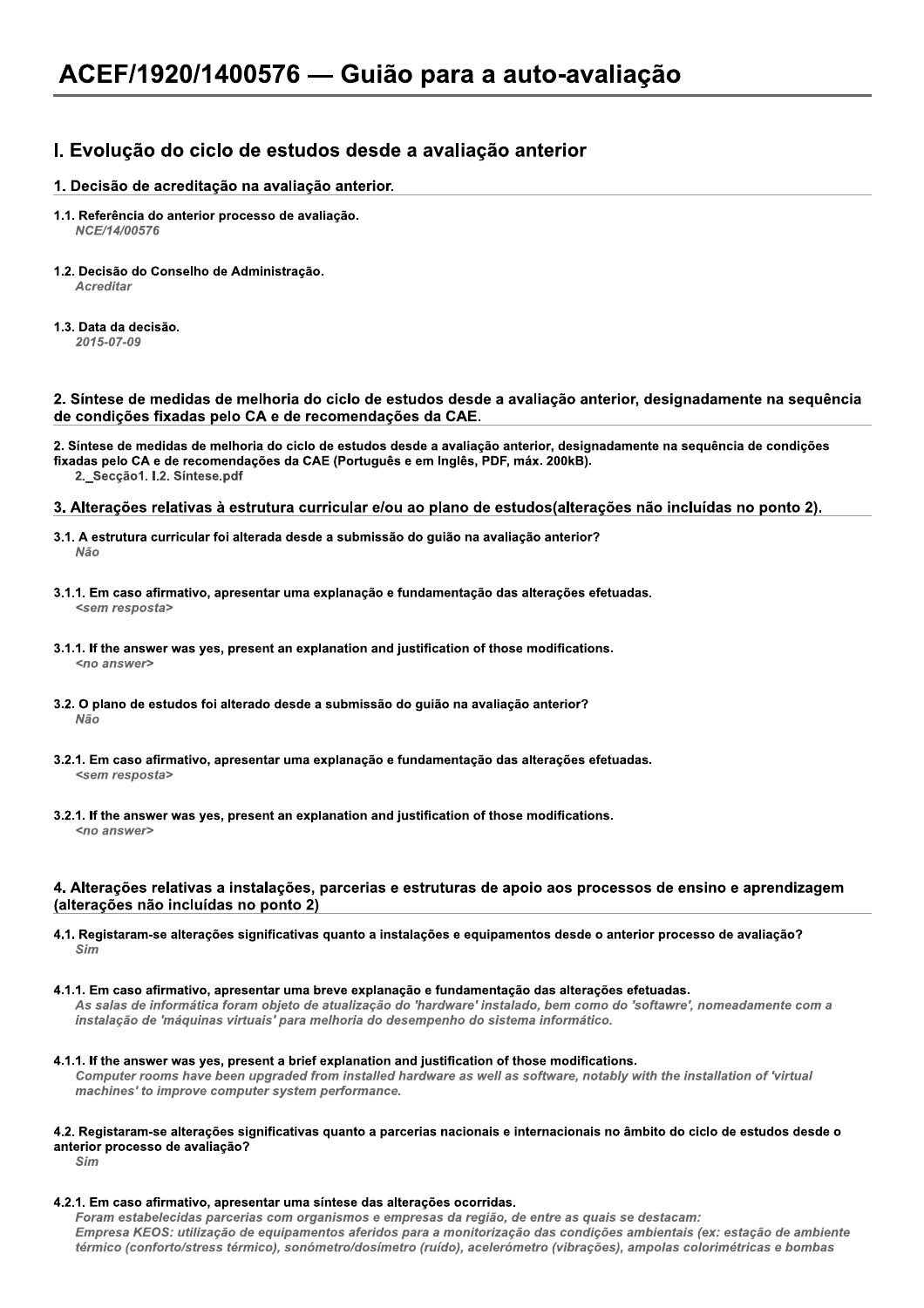(gases e partículas no ar), luximetro, em ensalos laboratoríais e recolha de dados em situações reais investigadas no ambito de projetos/dissertações;

Bombeiros Sapadores de Faro, no ambito de exercícios praticos de utilização de equipar nização de emergencia/proteção civil municipal;

Aguas do Algarve: investigação de riscos psicossociais em trabalhadores isolados (estações de tratamento de aguas e esgotos, centrais elevatorias e de tratamento, lagoas e barrag

(gases e partículas no ar), luximetro, em ensaios laboratoriais e recolha de dados em situações reais investigadas no âmbito de<br>projetos/dissertações;<br>Bombeiros Sapadores de Faro, no âmbito de exercícios práticos de utiliz ra municipal de Tavira: Estudo, analise e implementação de Medidas de Auto-Proteção (MAP) no pavilhão municipal de 3º categoria de risco.

#### 4.2.1. If the answer was yes, present a synthesis of those changes.

Partnersnips were established with organizations and companies in the region, such as

(gases e partículas no ar), luximetro, em ensaios laboratori<br>projetos/dissertações;<br>Bombeiros Sapadores de Faro, no âmbito de exercícios pro<br>organização de emergência/proteção civil municipal;<br>Águas do Algarve: investigaçã Aguas do Algarve: investigação de riscos psicossociais em trabalhadores isolados (estaç centrais elevatórias e de tratamento, lagoas e barragens).<br>Câmara Municipal de Tavira: Estudo, análise e implementação de Medidas de A ny: utilization of calibrated equipment for monitoring environmental conditions (e.g. thermal environment station (comfort / thermal stress), sound level meter / holse meter (holse), accelerometer (vibration), colorimetric ampoules and pumps gases and particles in the air), luximeter, in laboratory tests and data collection in real situations investigated in the scope of projects / dissertat is of those changes.<br>
xations and companies in the region, such as:<br>
xations and companies in the region, such as:<br>
xylupment for monitoring environmental conditions (e.g. thermal environ<br>
er / noise meter (noise), acceler 4.2.1. If the answer was yes, present a s<br>
Partnerships were established with<br>
KEOS Company: utilization of calibs<br>
(comfort / thermal stress), sound lev<br>
(gases and particles in the air), luxin<br>
projects / dissertations;<br> KEOS Company: utilization of carry (comfort / thermal stress), sound<br>
(gases and particles in the air), liferally<br>
projects / dissertations;<br>
Faro Firefighters: as part of prace<br>
municipal civil protection;<br>
Algare Water C

projects / dissertations;<br>Faro Firefighters: as part of practical exercises on the use of first intervention equipment in SCIE and emergency organization / municipal civil protection;

Algarve water Company (Aguas do Algarve): investigation of psychosocial risks in isolated workers (water and sewage treatment plants, pumping and treatment plants, lagoons and dams).

ravira City Council: Study, analysis and implementation of Self-Protection Measures, 3rd risk category, in the Municipal Pavillon.

#### 4.3. Registaram-se alterações significativas quanto a estruturas de apoio aos processos de ensino e aprendizagem desde o anterior processo de avaliação?

Sim

#### 4.3.1. Em caso afirmativo, apresentar uma síntese das alterações ocorridas.

A UAIg implementoù um Sistema Interno de Garantia da Qualidade (SiGQUAIg) que tem vindo a ser aprofundado e monitorizado. Este sistema envolve todos os intervenientes do processo de ensino-aprendizagem atraves do Sistema integrado de monitorização do Ensino e Aprendizagem (SIMEA).<br>—

Também as plataformas de comunicação (tutoria eletronica) e de gestão de informação (portal acadêmico) tem sido objeto de atualização e meinoria anuais.

#### 4.3.1. If the answer was yes, present a synthesis of those changes.

UAIg nas implemented an internal Quality Assurance System (SiGQUAIg) that has been deepened and monitored. This system involves all actors in the teaching-learning process through the integrated Teaching and Learning Monitoring System  $(SIMEA)$ .

Also, the communication platforms (electronic tutoring) and information management (academic portal) have been updated and improved.

## 4.4. (Quando aplicável) registaram-se alterações significativas quanto a locais de estágio e/ou formação em serviço, protocolos com as respetivas entidades e garantia de acompanhamento efetivo dos estudantes durante o estágio desde o anterior processo de avaliação?

Não

- 4.4.1. Em caso afirmativo, apresentar uma síntese das alterações ocorridas. nao apiicavei.
- 4.4.1. If the answer was yes, present a synthesis of those changes. not applicable.

# 1. Caracterização do ciclo de estudos.

- 1.1 Instituição de ensino superior. Universidade Do Algarve
- 1.1.a. Outras Instituições de ensino superior.
- 1.2. Unidade orgânica (faculdade, escola, instituto, etc.): instituto Superior de Engennaria (UAIg)
- 1.2.a. Outra(s) unidade(s) orgânica(s) (faculdade, escola, instituto, etc.) (proposta em associação): culdade de Ciencias Humanas e Sociais (UAIg) 1.1.a. Outras Instituições de ensino su<br>
1.2. Unidade orgânica (faculdade, esco<br>
Instituto Superior de Engenharia (L<br>
1.2.a. Outra(s) unidade(s) orgânica(s) (<br>
Faculdade de Ciências Humanas e<br>
Escola Superior de Saúde (UAl Escola Superior de Saude (UAIg)

## 1.3. Ciclo de estudos.

mestrado em Segurança e Saude no Trabalno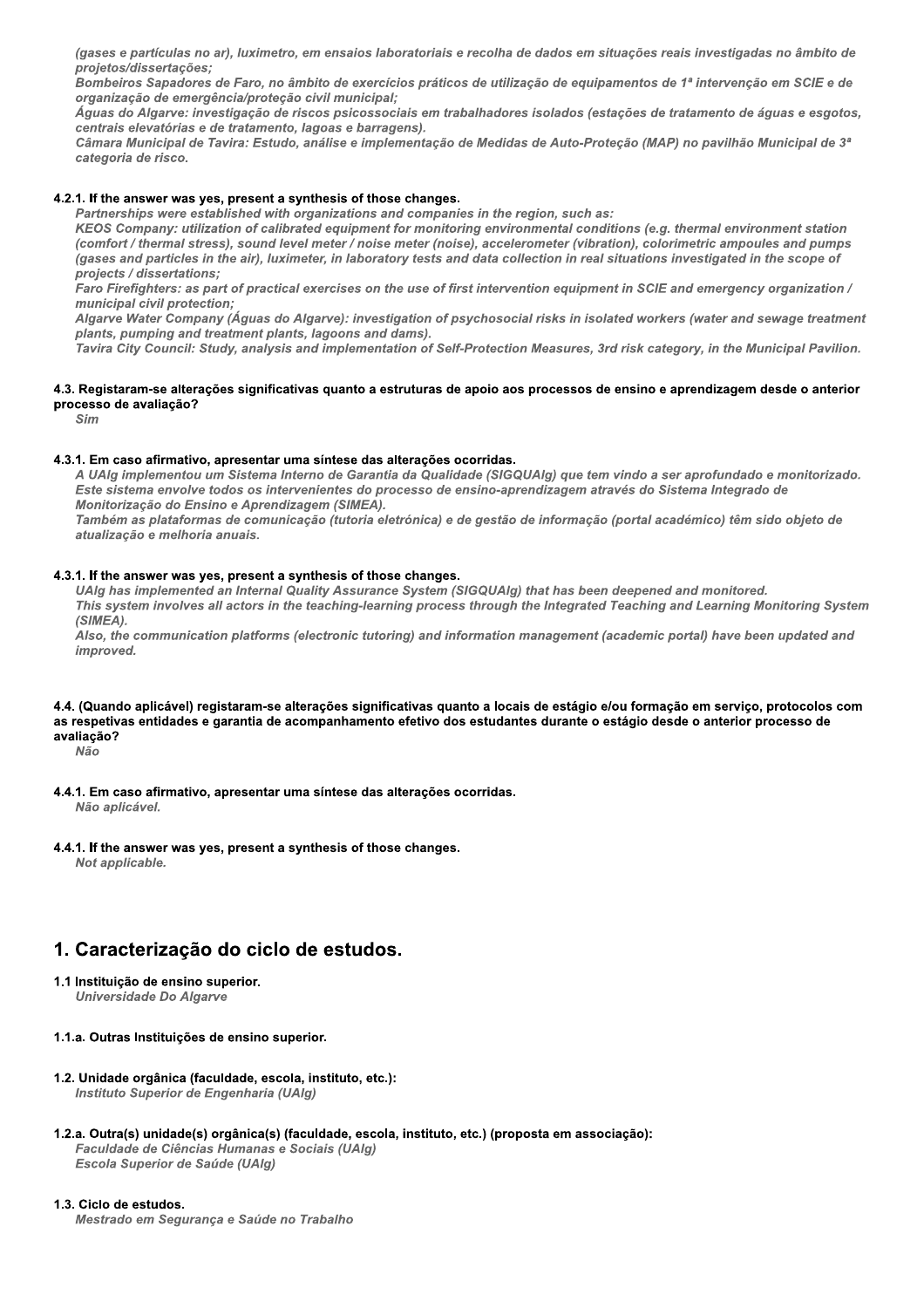#### 1.3. Study programme.

**Master in Occupational Health and Safety** 

#### 1.4. Grau.

**Mestre** 

- 1.5. Publicação do plano de estudos em Diário da República (PDF, máx. 500kB). 1.5. Despacho 10304-2015 NCE Segurança e Saúde no Trabalho.pdf
- 1.6. Área científica predominante do ciclo de estudos. Segurança e Higiene no Trabalho
- 1.6. Main scientific area of the study programme.

**Occupational Health and Safety** 

1.7.1. Classificação CNAEF – primeira área fundamental, de acordo com a Portaria n.º 256/2005, de 16 de Março (CNAEF-3 dígitos): 862

1.7.2. Classificação CNAEF – segunda área fundamental, de acordo com a Portaria n.º 256/2005, de 16 de Março (CNAEF-3 dígitos), se aplicável:

 $N/\Delta$ 

1.7.3. Classificação CNAEF - terceira área fundamental, de acordo com a Portaria n.º 256/2005, de 16 de Março (CNAEF-3 dígitos), se aplicável:  $N/\Delta$ 

- 1.8. Número de créditos ECTS necessário à obtenção do grau.  $120$
- 1.9. Duração do ciclo de estudos (art.º 3 DL n.º 74/2006, de 24 de março, com a redação do DL n.º 63/2016 de 13 de setembro): 4 semestres
- 1.9. Duration of the study programme (article 3, DL no. 74/2006, March 24th, as written in the DL no. 63/2016, of September 13th): 4 semester
- 1.10. Número máximo de admissões.

25

- 1.10.1. Número máximo de admissões pretendido (se diferente do número anterior) e respetiva justificação. <sem resposta>
- 1.10.1. Intended maximum enrolment (if different from last year) and respective justification.

<no answer>

#### 1.11. Condições específicas de ingresso.

Titulares de: grau de licenciado ou equivalente legal; grau académico superior estrangeiro conferido na sequência de um 1º ciclo de estudos organizado de acordo com os princípios do Processo de Bolonha por um Estado aderente: grau académico superior estrangeiro que seja reconhecido como satisfazendo os objetivos do grau de licenciado pelo Conselho Científico ou Técnico-Científico das Unidades Orgânicas responsáveis pelo ciclo de estudos: detentores de um currículo escolar, científico ou profissional, que seja reconhecido como atestando capacidade para realização deste ciclo de estudos pelos CTC do ISE e da ESS e do CC da FCHS, todas UO da UAIg.

## 1.11. Specific entry requirements.

Holders of: (a) degree of university graduate (1st cycle of studies) or legal equivalent; (b) Holders of a foreign academic degree conferred following a 1st cycle of studies organized according to the principles of the Bologna Process by a State adhering to this process; (c) foreign higher academic degree that is recognized as meeting the objectives of the bachelor's degree by the Scientific or Technical-Scientific Council of the Organic Units responsible for the study cycle; (d) Holders of a curriculum, scientific or professional, that is recognized as certifying their ability to complete this course of study by the ISE and ESS CTC and FCHS CC, all UAIg UOs.

#### 1.12. Regime de funcionamento.

**Outros** 

# 1.12.1. Se outro, especifique:

Misto: 16h30m-22h

# 1.12.1. If other, specify:

**Mixed: 16h30m-22h**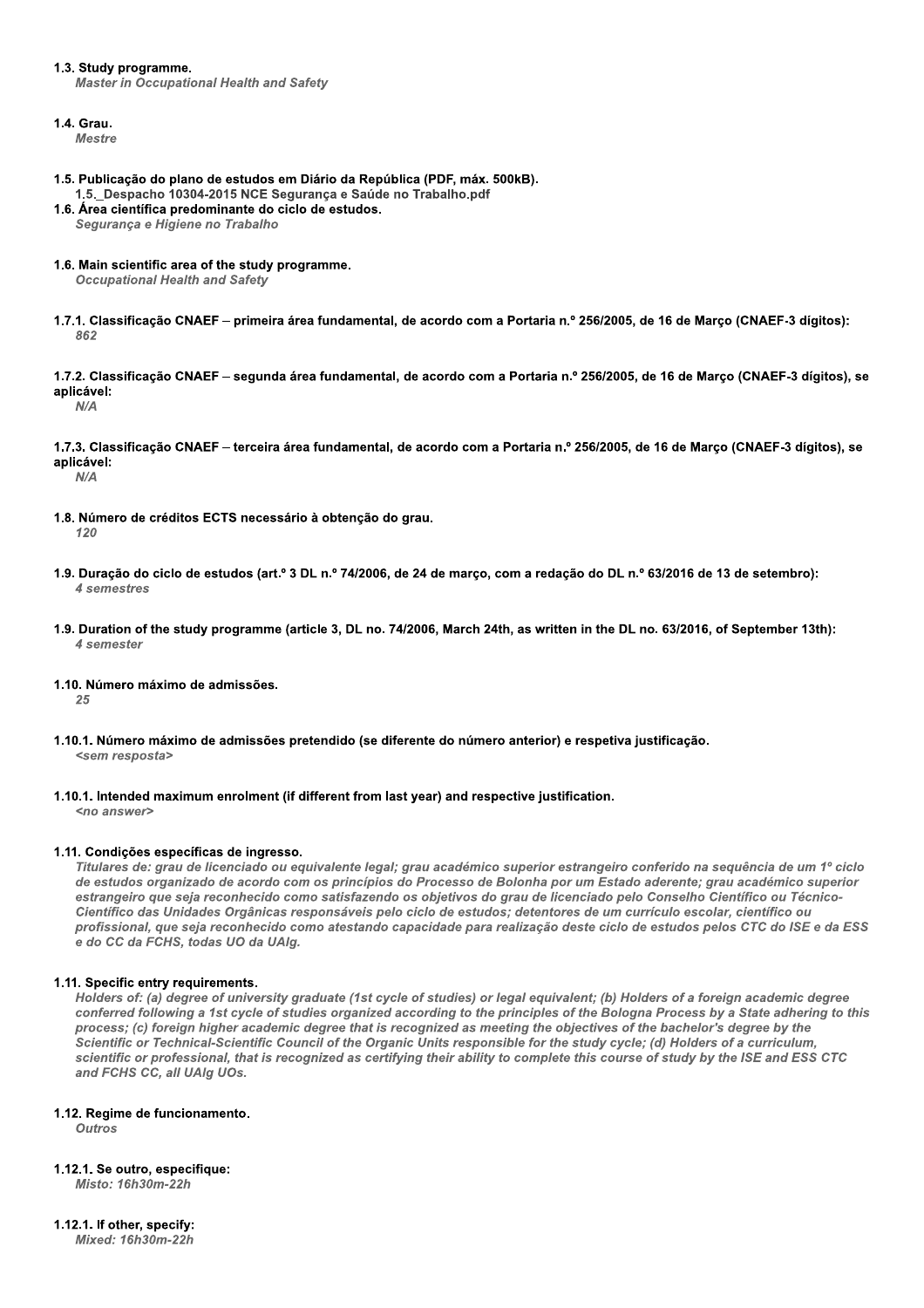#### 1.13. Local onde o ciclo de estudos será ministrado:

Instituto Superior de Engenharia da Universidade do Algarve. O Instituto disponibiliza salas de aula convencionais, equipadas com material audiovisual moderno. Algumas aulas teórico-práticas, com conteúdos específicos, decorrerão em salas equipadas para os diferentes trabalhos pedagógicos a realizar: salas de informática, laboratórios, salas para o trabalho em seminário ou em pequenos grupos, para eventuais simulações e treino de competências. O curso dispõe ainda de salas de apoio às atividades dos alunos, com acesso à Internet e a diversas bases de dados científicas devidamente protocoladas para o efeito. Os docentes e alunos têm igualmente acesso à Biblioteca Central da Universidade, onde um elevado número de publicações especializadas se encontram à sua disposição.

#### 1.14. Regulamento de creditação de formação académica e de experiência profissional, publicado em Diário da República (PDF, máx. 500kB).

1.14.\_1.13.\_Regulamento de creditações.pdf

1.15. Observações. Designação a considerar no ponto 1.3 Ciclo de Estudos: Seguranca e Saúde no Trabalho

#### 1.15. Observations.

Title to be considered in 1.3 Study Programme: **Occupational Health and Safety** 

# 2. Estrutura Curricular. Aprendizagem e ensino centrados no estudante.

2.1. Percursos alternativos, como ramos, variantes, áreas de especialização de mestrado ou especialidades de doutoramento, em que o ciclo de estudos se estrutura (se aplicável)

2.1. Ramos, opções, perfis, maior/menor, ou outras formas de organização em que o ciclo de estudos se estrutura (se aplicável) / Branches, options, profiles, major/minor, or other forms of organisation compatible with the structure of the study programme (if applicable)

Opções/Ramos/... (se aplicável):

Options/Branches/... (if applicable):

<sem resposta>

## 2.2. Estrutura curricular (a repetir para cada um dos percursos alternativos)

#### 2.2. Estrutura Curricular - Não aplicável

- 2.2.1. Ramo, opção, perfil, maior/menor, ou outra (se aplicável). Não aplicável
- 2.2.1. Branches, options, profiles, major/minor, or other (if applicable)

<no answer>

#### 2.2.2. Áreas científicas e créditos necessários à obtenção do grau / Scientific areas and credits that must be obtained before a degree is awarded

| Área Científica / Scientific Sigla /<br>Area | Acronym    | <b>ECTS Obrigatórios / Mandatory</b><br><b>ECTS</b> | <b>ECTS Mínimos Optativos / Minimum</b><br><b>Optional ECTS*</b> | Observações /<br><b>Observations</b> |
|----------------------------------------------|------------|-----------------------------------------------------|------------------------------------------------------------------|--------------------------------------|
| Matemática                                   | <b>MAT</b> | 12                                                  | 0                                                                |                                      |
| Direito                                      | <b>DIR</b> | 6                                                   |                                                                  |                                      |
| Psicologia                                   | PSI        | 18                                                  |                                                                  | Op: 0 - 12 / 12 ECTS                 |
| Segurança e Higiene no<br>Trabalho           | <b>SHT</b> | 72                                                  |                                                                  | Op: 0 - 12 / 12 ECTS                 |
| Opcionais (ver observações)                  |            |                                                     | 12                                                               |                                      |
| (5 Items)                                    |            | 108                                                 | 12                                                               |                                      |

#### 2.3. Metodologias de ensino e aprendizagem centradas no estudante.

2.3.1. Formas de garantia de que as metodologias de ensino e aprendizagem são adequadas aos objetivos de aprendizagem (conhecimentos, aptidões e competências) a desenvolver pelos estudantes, favorecendo o seu papel ativo na criação do processo de aprendizagem.

Integrado no SIMEA, a avaliação da qualidade do ensino e aprendizagem é assegurada pelos questionários à Perceção do Ensino e Aprendizagem aos Docentes e Estudantes (PEADE). Os estudantes desempenham um papel determinante na resposta aos questionários PEADE que contemplam questões sobre organização, recursos, desempenho docente na transmissão de conhecimentos, competências técnico-científicas prévias e adquiridas nas UCs pelos alunos.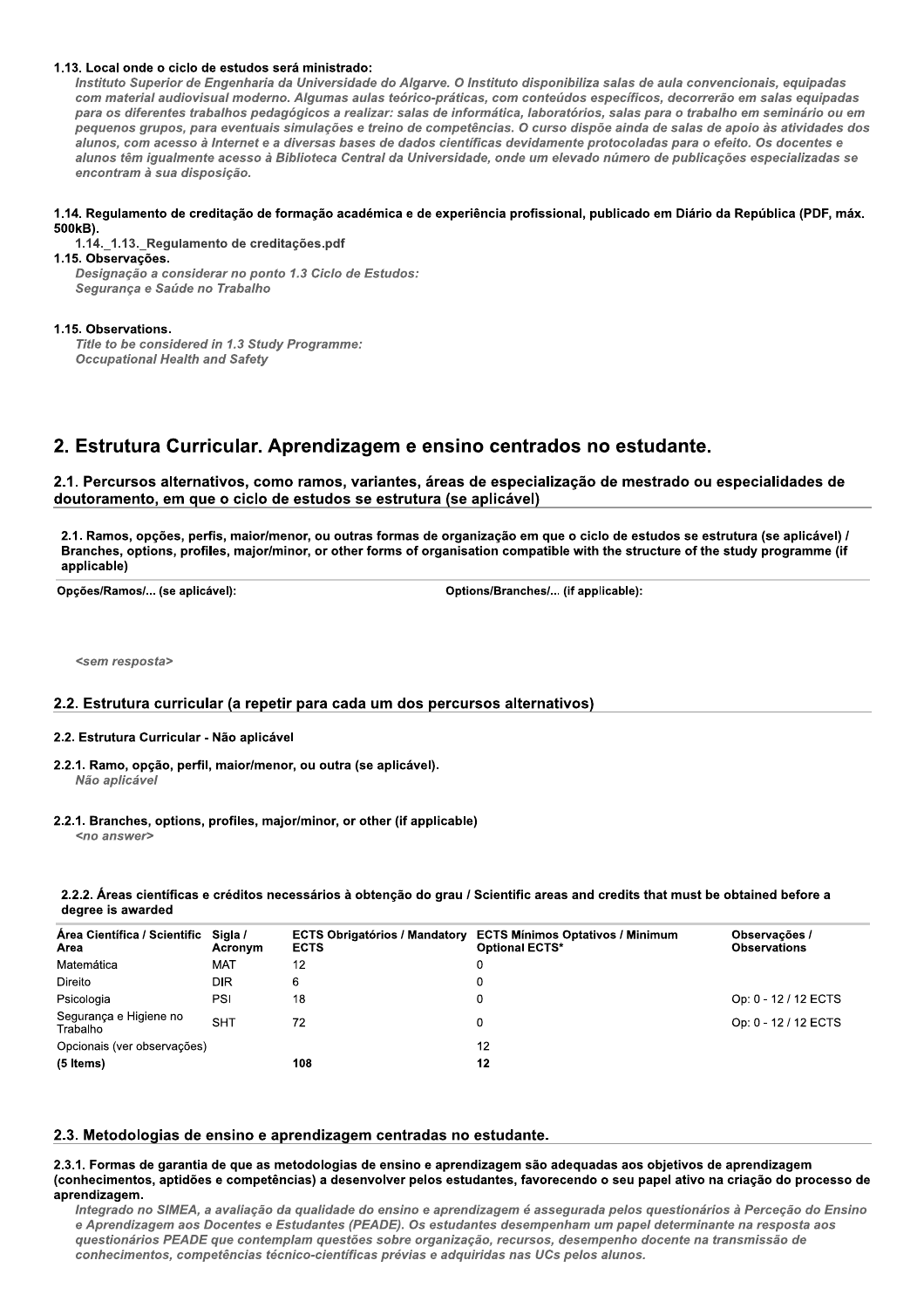De forma a promover o desenvolvimento ativo e autonomo dos alunos e anualmente ministrada formação na utilização de rerramentas de pesquisa e produção de documentos (ex: B-On, Mendeley).

Complementarmente, para desenvolvimento da capacidade reflexiva realizam-se diversos seminarios tematicos, por oradores  $ext{errors}$  que exercem funções na area de SST, sobre os quais os alunos tem de redigir analises escritas.

Estas atividades e outras tem contribuído para o desenvolvimento tecnico-científico refletido nos trabalhos apresentados em eventos científicos.

#### 2.3.1. Means of ensuring that the learning and teaching methodologies are coherent with the learning outcomes (knowledge, skills and competences) to be achieved by students, favouring their active role in the creation of the learning process.

desenvolvimento ativo e autónomo dos aluminates<br>
a e produção de documentos (ex: B-On, Mina desenvolvimento da capacidade reflexi<br>
arções na área de SST, sobre os quais os<br>
s têm contribuído para o desenvolvimento<br>
at the integrated in Silvich, the assessment of the quality learning and teaching process is ensured by the Teaching and Learning ise diversos seminários temáticos, por orad<br>le redigir análises escritas.<br>tífico refletido nos trabalhos apresentado:<br>tífico refletido nos trabalhos apresentado:<br>antifico refletido nos trabalhos apresentado;<br>to the learnin Perceptions for Teachers and Students (PEADE). Students have a key role in responding to those questionnaires that addresses externos que exercem funções na áre<br>
Estas atividades e outras têm contrib<br>
eventos científicos.<br>
2.3.1. Means of ensuring that the learning<br>
and competences) to be achieved by stu<br>
Integrated in SIMEA, the assessment<br>
Per questions about organization, resources, teaching performance in the transmission of knowledge, technical and scientific skills prior and acquired by students. d competences) to be achieved by student<br>
Integrated in SIMEA, the assessment of the<br>
Perceptions for Teachers and Students (F<br>
questions about organization, resources,<br>
prior and acquired by students.<br>
In order to promote Integrated in SIMEA, the assessment of the quality learning and teaching process is<br>Perceptions for Teachers and Students (PEADE). Students have a key role in respon<br>questions about organization, resources, teaching perfor

in order to promote the active and autonomous development of students, is annually promoted a training about the use of  $\,$ research tools and document production (e.g. B-On, Mendeley).

in addition, to develop reflexive competencies, several thematic seminars are held by external speakers working in the area of Health and Security Technicians, on which students have to write critical al

activities, and others, nave been contributed to the technical-scientific development and have been reflected in the works  $\,$ presented in some scientific events.

#### 2.3.2. Forma de verificação de que a carga média de trabalho necessária aos estudantes corresponde ao estimado em ECTS.

Para alem das noras de contacto, os docentes de cada UC definem um conjunto de atividades (ex: trabalho de campo, estudos de caso, projetos de investigação, analise de artigos científicos) que, em conjunto com as noras de estudo autonomo, perrazem as noras totais definidas para as UCs. e technical-scientific development and have<br>
a necessária aos estudantes corresponde<br>
C definem um conjunto de atividades (ex:<br>
cicos) que, em conjunto com as horas de es<br>
correspondentes ECTS) é garantida atrav<br>
das UCs e

A valldação da adequação da carga media de trabalho (e correspondentes ECTS) e garantida atraves dos questionarios PEADE que contemplam questoes relativas a este aspeto.

As respostas obtidas são análisadas pelos responsaveis das UCs e Direção de Curso, de onde resultam eventuais propostas de adequação, submetidas aos Conseinos Pedagogico e Tecnico-Clentífico e, posteriormente, nomologadas pela direção da UO.

#### 2.3.2. Means of verifying that the required average student workload corresponds to the estimated in ECTS.

carga média de trabalho necessária aos es<br>
, os docentes de cada UC definem um con<sub>l</sub><br>
nálise de artigos científicos) que, em conjus.<br>
S.<br>
S.<br>
s.<br>
as a este aspeto.<br>
das pelos responsáveis das UCs e Direção<br>
selhos Pedagóg in addition to the contact nours, the teachers of each curricular unit (discipline) define a set of activities (e.g. field work, case  $\,$ studies, research projects, analysis of scientific articles) which, together with the hours of autohomous study, account the total nours defined for each curricular unit. eis das UCs e Direção de Curso, de onde r<br>Técnico-Científico e, posteriormente, hom<br>t workload corresponds to the estimated in<br>turricular unit (discipline) define a set of a<br>s) which, together with the hours of autom<br>nd co 2.3.2. Means of verifying that the required a<br>
in addition to the contact hours, the tead<br>
studies, research projects, analysis of s<br>
hours defined for each curricular unit.<br>
Validation of the adequacy of the average<br>
add d average student workload corresponds to<br>eachers of each curricular unit (discipline)<br>for scientific articles) which, together with th<br>mage workload (and corresponding ECTS) is<br>t.<br>y the responsible of the curricular unit

validation of the adequacy of the average workload (and corresponding ECTS) is ensured through the PEADE questionnaires that  $\,$ address issues relating to this a

answers obtained are analyzed by the responsible of the curricular unit and Course Direction, which result in eventual  $\,$ proposals or adequacy, submitted to the Pedagogical and Technical-Scientific Councils and, subsequently, approved by the management.

#### 2.3.3. Formas de garantia de que a avaliação da aprendizagem dos estudantes é feita em função dos objetivos de aprendizagem.

Us objetivos e os metodos de avallação da aprendizagem são propostos para cada UC pelo seu responsavel e explanados na respetiva ficha da UC (FUC). Compete a Direção de Curso (DC) a validação das FUC, com base ha analise da coerencia entre as diversas FUC, bem como da integração das mesmas nos objetivos gerais do curso.

A adequação dos metodos de avallação e os objetivos da aprendizagem são aferidos pelo SIMEA e pelo contacto entre a direção de curso e o aluno delegado de cada ano. Nos casos onde se verifique um desadequação entre a avallação e os objetivos de aprendizagem, sao propostas medidas de meinoria, aprovadas no Conseino Pedagogico, no Conseino Tecnico-Científico e na em função dos objetivos de aprendizagem<br>a UC pelo seu responsável e explanados n<br>C, com base na análise da coerência entre<br>a.<br>dos pelo SIMEA e pelo contacto entre a dir<br>quação entre a avaliação e os objetivos de<br>gógico, no pireção da UO, sendo o seu impacte monitorizado pela DC. dequação dos métodos de avaliação e os<br>curso e o aluno delegado de cada ano. No<br>cendizagem, são propostas medidas de me<br>eção da UO, sendo o seu impacte monitor<br>**Means of ensuring that the student assessi**<br>arming objectives

### 2.3.3. Means of ensuring that the student assessment methodologies are aligned with the intended learning outcomes.

Learning objectives and assessment methods are proposed for each curricular unit by its responsible and explained in the respective Sneet (FUC). The Course Direction (CD) is responsible for validating the FUC, based on the analysis of the conerence between the different FUC, as well as their integration in the general objectives of the  $\boldsymbol{c}$ 

aprendizagem, são propostas medidas de melhoria, aprovadas no Conselho Pedagógico, no C<br>Direção da UO, sendo o seu impacte monitorizado pela DC.<br>
2.3.3. Means of ensuring that the student assessment methodologies are align appropriateness of the assessment methods and learning objectives are measured by SIMEA and by the contact between the  $\,$ course director and the student delegate each year. In cases where there is a mismatch between the assessment and the learning objectives, improvement measures are proposed, approved by the Pedagogical Council, the Technical-Scientific Council and the igned with the intended learning outcomes<br>prricular unit by its responsible and explaine<br>lidating the FUC, based on the analysis of t<br>ectives of the course.<br>Sa are measured by SIMEA and by the contained is a mismatch betwe wanagement, and their impact monitored by CD.

### 2.4. Observações

# 2.4 Observações.

 $NA$ 

# 2.4 Observations.<br> $NA$

en *NA* 

# 3. Pessoal Docente

3.1. Docente(s) responsável(eis) pela coordenação do ciclo de estudos.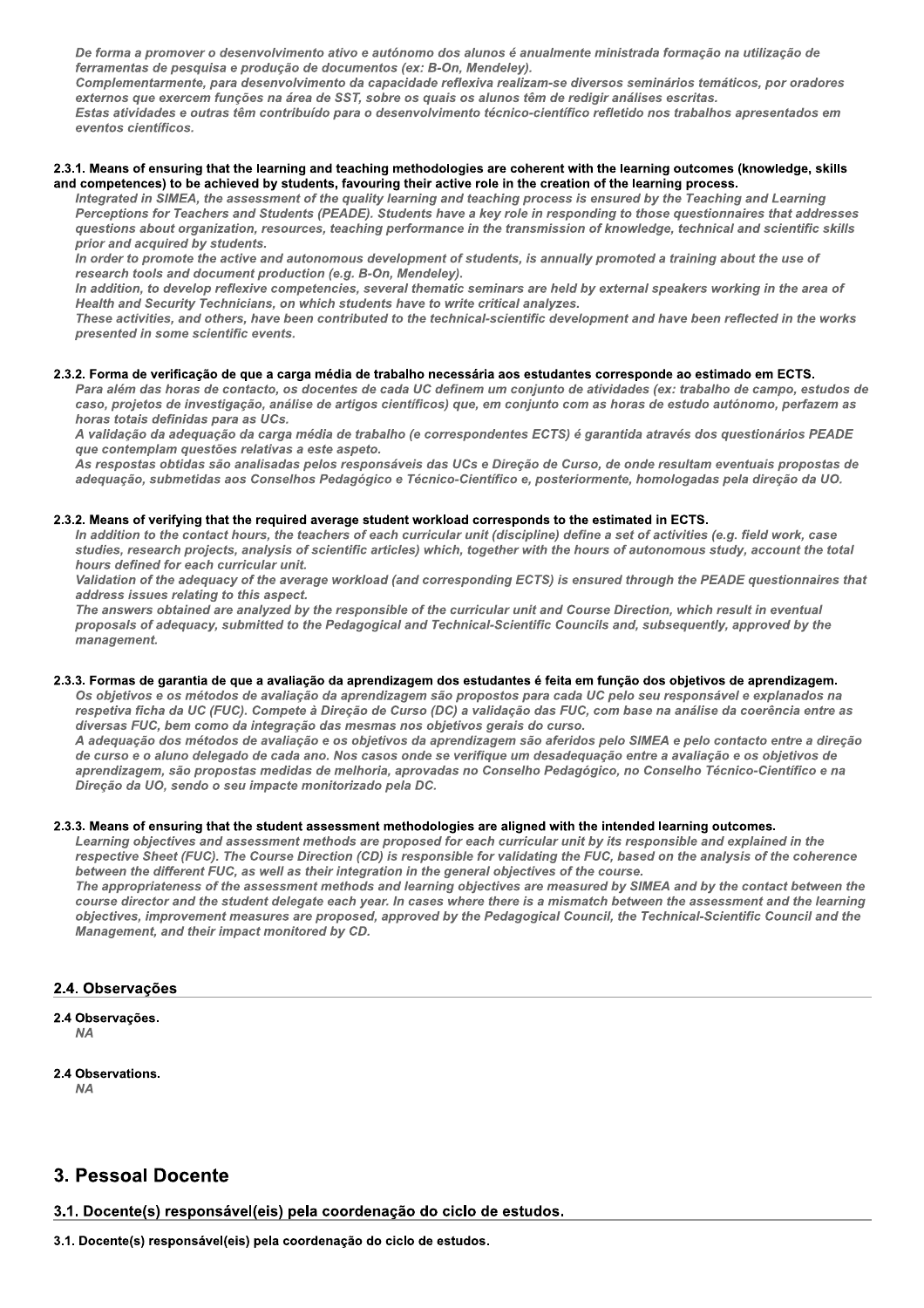Diretor: António Manuel Coelho Oliveira e Sousa, Doutor em Segurança e Saúde Ocupacionais, Prof. Adjunto no DEM/ISE da UAlg, a tempo integral, com exclusividade;

Subdiretora: Gabriela Maria Ramos Gonçalves, Doutora em Psicologia, Prof. Auxiliar na FCHS da UAIg, a tempo integral, com exclusividade.

# 3.3 Equipa docente do ciclo de estudos (preenchimento automático)

#### 3.3. Equipa docente do ciclo de estudos / Study programme's teaching staff

| Nome / Name                                         | Categoria / Category                                  | Grau / | Especialista /<br>Degree Specialist        | Area científica / Scientific<br>Area                         | Regime de tempo /<br><b>Employment link</b> | Informação/<br><b>Information</b> |
|-----------------------------------------------------|-------------------------------------------------------|--------|--------------------------------------------|--------------------------------------------------------------|---------------------------------------------|-----------------------------------|
| Adriana Isabel Rodrigues<br>Cavaco                  | Equiparado a Professor<br>Adjunto ou equivalente      | Doutor |                                            | Engenharia Biomédica -<br>CNAEF (520/720/721)                | 100                                         | Ficha<br>submetida                |
| Ana Catarina Baptista de<br>Jesus Correia           | Professor Adjunto ou<br>equivalente                   | Doutor |                                            | Linguística na especialidade de<br>diagnóstico e intervenção | 100                                         | Ficha<br>submetida                |
| António Manuel Coelho<br>Oliveira e Sousa           | Professor Adjunto ou<br>equivalente                   | Doutor |                                            | Segurança e Saúde<br>Ocupacionais                            | 100                                         | Ficha<br>submetida                |
| Claudia Dias Sequeira                               | Professor Adjunto ou<br>equivalente                   | Doutor |                                            | ENGENHARIA MECÂNICA                                          | 100                                         | Ficha<br>submetida                |
| Ezequiel António Marques<br>Pinto                   | Professor Adjunto ou<br>equivalente                   | Doutor |                                            | 726 - Terapia e Reabilitação<br>(Nutricão)                   | 100                                         | Ficha<br>submetida                |
| Filomena Adelaide Pereira<br>Sabino de Matos        | Professor Adjunto ou<br>equivalente                   | Doutor | CTC da Instituição<br>proponente           | <b>PSICOLOGIA</b>                                            | 100                                         | Ficha<br>submetida                |
| Gabriela Maria Ramos<br>Goncalves                   | Professor Auxiliar ou<br>equivalente                  | Doutor |                                            | Ciências Psicológicas,<br>Psicologia Social                  | 100                                         | Ficha<br>submetida                |
| Jean-Christophe Henri<br>François Antoine Giger     | <b>Professor Auxiliar</b><br>convidado ou equivalente | Doutor |                                            | Psicologia Social                                            | 100                                         | Ficha<br>submetida                |
| Joana Conduto Vieira dos<br>Santos                  | Professor Auxiliar ou<br>equivalente                  | Doutor |                                            | <b>PSICOLOGIA</b>                                            | 100                                         | Ficha<br>submetida                |
| João Carlos de Almeida<br>Vidal                     | <b>Professor Auxiliar</b><br>convidado ou equivalente | Doutor |                                            | Turismo                                                      | 100                                         | Ficha<br>submetida                |
| João Nuno Ribeiro Viseu                             | Professor Auxiliar<br>convidado ou equivalente        | Doutor |                                            | Psicologia                                                   | 65                                          | Ficha<br>submetida                |
| Jorge Alberto dos Santos<br>Guieiro Pereira         | Professor Adjunto ou<br>equivalente                   | Doutor |                                            | Engenharia Alimentar                                         | 100                                         | Ficha<br>submetida                |
| Jorge Filipe Leal Costa<br>Semião                   | Professor Adjunto ou<br>equivalente                   | Doutor |                                            | ENGENHARIA<br><b>ELECTROTÉCNICA</b>                          | 100                                         | Ficha<br>submetida                |
| Maria Margarida Cortez<br>Vieira                    | Professor Coordenador<br>ou equivalente               | Doutor |                                            | Biotecnologia e Engenharia<br>Alimentar                      | 100                                         | Ficha<br>submetida                |
| Miguel José Pereira das<br>Dores Santos de Oliveira | Professor Adjunto ou<br>equivalente                   | Doutor |                                            | Engenharia Civil-<br>Especialidade de Construções            | 100                                         | Ficha<br>submetida                |
| Nídia Maria Dias Azinheira<br>Rebelo Braz           | Professor Coordenador<br>ou equivalente               | Doutor |                                            | Engenharia Agroindustrial                                    | 100                                         | Ficha<br>submetida                |
| Patrícia Alexandra Reis<br><b>Nunes</b>             | Professor Adjunto ou<br>equivalente                   | Doutor |                                            | Engenharia Alimentar                                         | 100                                         | Ficha<br>submetida                |
| Rui Carlos Gonçalves<br>Graça e Costa               | Professor Adjunto ou<br>equivalente                   | Doutor |                                            | <b>ENGENHARIA CIVIL</b>                                      | 100                                         | Ficha<br>submetida                |
| Susana Filipa Viegas<br>Rodrigues                   | Professor Adjunto ou<br>equivalente                   | Doutor |                                            | Linguística na especialidade de<br>diagnóstico e intervenção | 100                                         | Ficha<br>submetida                |
| Vitor Vicente Madeira<br>Lopes                      | Equiparado a Professor<br>Adjunto ou equivalente      | Mestre |                                            | Eletrónica e Telecomunicações                                | 100                                         | Ficha<br>submetida                |
| Sílvia Coelho Ribeiro<br>Fernandes Luís Alves       | <b>Professor Auxiliar</b><br>convidado ou equivalente | Doutor | Título de<br>especialista (DL<br>206/2009) | Psicologia Social                                            | 42.5                                        | Ficha<br>submetida                |
| Cátia Andreia Vera<br>Veríssimo de Sousa            | Professor Adjunto ou<br>equivalente                   | Doutor |                                            | Psicologia                                                   | 77.5                                        | Ficha<br>submetida                |
|                                                     |                                                       |        |                                            |                                                              | 2085                                        |                                   |

<sem resposta>

# 3.4. Dados quantitativos relativos à equipa docente do ciclo de estudos.

## 3.4.1. Total de docentes do ciclo de estudos (nº e ETI)

```
3.4.1.1. Número total de docentes.
   22
```

```
3.4.1.2. Número total de ETI.
   20.85
```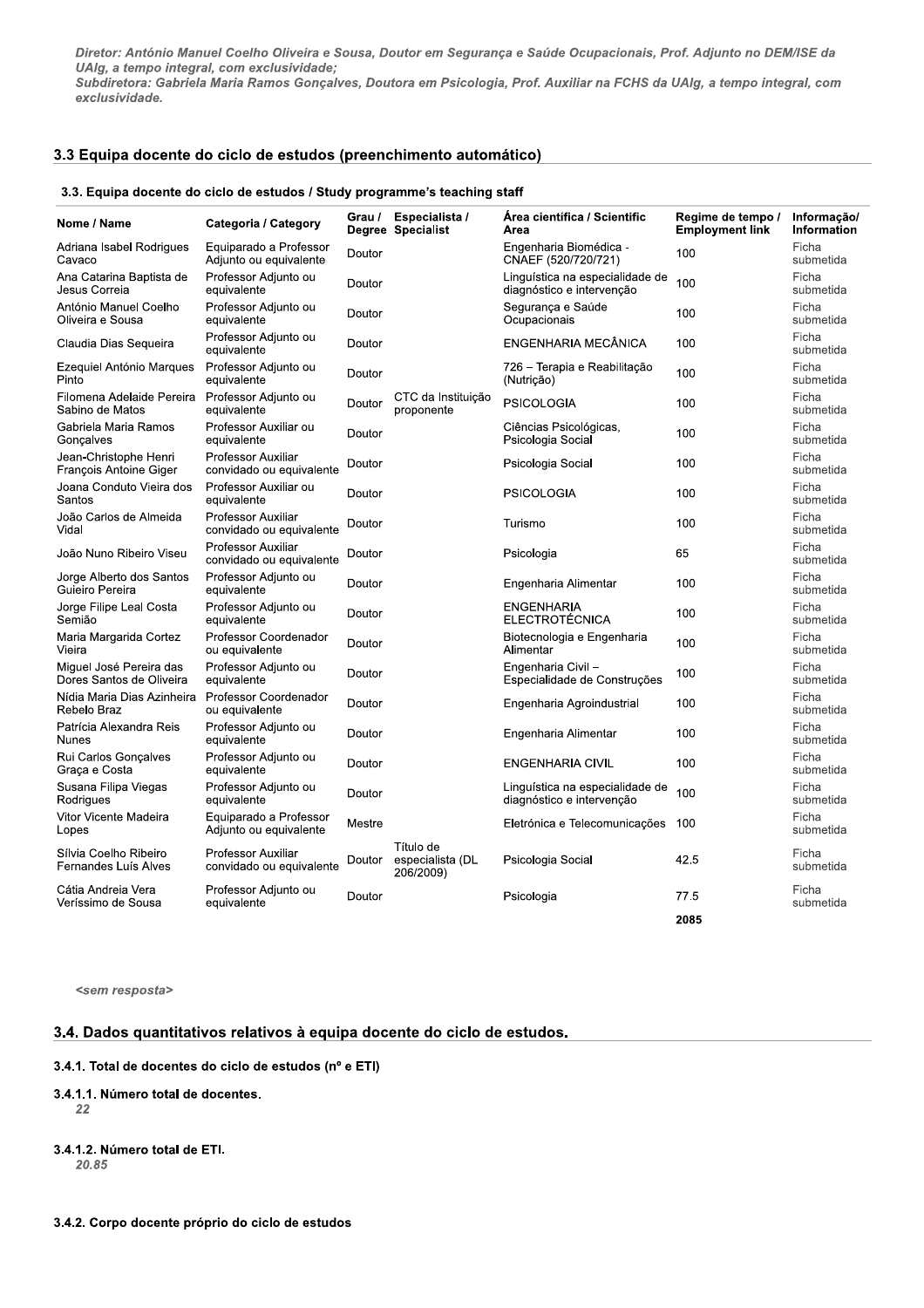| Corpo docente próprio / Full time teaching staff                                                                                           | $No$ de docentes /<br><b>Staff number</b> | % em relação ao total de ETI / %<br>relative to the total FTE |
|--------------------------------------------------------------------------------------------------------------------------------------------|-------------------------------------------|---------------------------------------------------------------|
| $No$ de docentes do ciclo de estudos em tempo integral na instituição / No. of teaching<br>staff with a full time link to the institution. | 19                                        | 91.127098321343                                               |

# .3. Corpo docente do cíclo de estudos academicamente qualificado

| 3.4.3. Corpo docente academicamente qualificado – docentes do ciclo de estudos com o grau de doutor / Academically qualified<br>teaching staff – staff holding a PhD |                                               |                                                                 |
|----------------------------------------------------------------------------------------------------------------------------------------------------------------------|-----------------------------------------------|-----------------------------------------------------------------|
| Corpo docente academicamente qualificado / Academically<br>qualified teaching staff                                                                                  | Nº de docentes (ETI) / Staff<br>number in FTE | % em relação ao total de ETI* / % relative to<br>the total FTE* |
| Docentes do ciclo de estudos com o grau de doutor (ETI) / Teaching<br>staff holding a PhD (FTE):                                                                     | 19.85                                         | 95.203836930456                                                 |

# .4. Corpo docente do cíclo de estudos especia

# lalizado<br>cializado / Specialised teaching staff of the study programme

| 3.4.4. Corpo docente do ciclo de estudos especializado / Specialised teaching staff of the study programme                                                                                                                                                                             |                                                  |                                                                    |       |
|----------------------------------------------------------------------------------------------------------------------------------------------------------------------------------------------------------------------------------------------------------------------------------------|--------------------------------------------------|--------------------------------------------------------------------|-------|
| Corpo docente especializado / Specialized teaching staff                                                                                                                                                                                                                               | N° de docentes<br>(ETI) / Staff<br>number in FTE | % em relação ao total<br>de ETI* / % relative to<br>the total FTE* |       |
| Docentes do ciclo de estudos com o grau de doutor especializados nas áreas fundamentais do ciclo de<br>estudos (ETI) / Teaching staff holding a PhD and specialised in the fundamental areas of the study<br>programme                                                                 | 21                                               | 100.71942446043                                                    | 20.85 |
| Especialistas, não doutorados, de reconhecida experiência e competência profissional nas áreas<br>fundamentais do ciclo de estudos (ETI) / Specialists not holding a PhD, with well recognised experience<br>and professional capacity in the fundamental areas of the study programme | -1                                               | 4 7961630695444                                                    | 20.85 |

## 3.4.5. Estabilidade do corpo docente e dinamica de formação

#### $\bm{a}. \bm{a}. \bm{b}.$  Establildade e dinamica de formação do corpo docente / Stability and development dynamics of the teaching staff

| 3.4.5. Estabilidade e dinâmica de formação do corpo docente / Stability and development dynamics of the teaching staff                                                                                                   |                            |                                                                                         |       |
|--------------------------------------------------------------------------------------------------------------------------------------------------------------------------------------------------------------------------|----------------------------|-----------------------------------------------------------------------------------------|-------|
| Estabilidade e dinâmica de formação / Stability and tranning dynamics                                                                                                                                                    | $No$ de docentes<br>in FTE | % em relação ao total de<br>(ETI) / Staff number ETI* / % relative to the total<br>FTE* |       |
| Docentes do ciclo de estudos em tempo integral com uma ligação à instituição por um período<br>superior a três anos / Teaching staff of the study programme with a full time link to the institution<br>for over 3 years | -19                        | 91.127098321343                                                                         | 20.85 |
| Docentes do ciclo de estudos inscritos em programas de doutoramento há mais de um ano<br>(ETI) / FTE number of teaching staff registered in PhD programmes for over one year                                             | 0                          | 0                                                                                       | 20.85 |

# 4. Pessoal Nao Docente

## 4.1. Numero e regime de dedicação do pessoal não docente afeto a lecionação do cíclo de estudos.

O ISE-UAIg tem 21 funcionários não docentes, em regime de tempo integral, sendo que 9 estão afetos a funções de gestão e 12 asseguram funções técnicas/laboratoriais.

O Departamento de Engenharia Mecânica (DEM) do Instituto Superior de Engenharia (ISE) afeta 2 funcionários não docentes, em regime de tempo integral (100%), que prestam Apoio Laboratorial.

Existem mais 4 funcionários não docentes com funções de secretariado (2) e de gestão académica (2) que estão afetos ao ISE e que colaboram e contribuem para a lecionação do ciclo de estudos.

# 4.1. Number and employment regime of the non-academic staff allocated to the study programme in the present year.

ISE-UAIg has 21 full-time non-teaching staff, 9 of whom are assigned to management functions and 12 to technical / laboratory functions.

The Department of Mechanical Engineering (DME) of the Higher Institute of Engineering (HIE) affects 2 full-time non-teaching staff (100%) who provide Laboratory Support.

There are 4 other non-teaching staff with secretarial (2) and academic management (2) functions who are attached to ISE and who collaborate and contribute to the teaching of the study cycle.

# 4.2. Qualificação do pessoal não docente de apolo a leclonação do cíclo de estudos.

Apoio laboratorial: Dois mestres MECE

Gestão Académica: Um mestre GRH + Um 12º ano escolaridade

Secretariado: Dois Assistentes Técnicos, um com frequência ensino superior + um 12º ano escolaridade

# 4.2. Qualification of the non-academic staff supporting the study programme.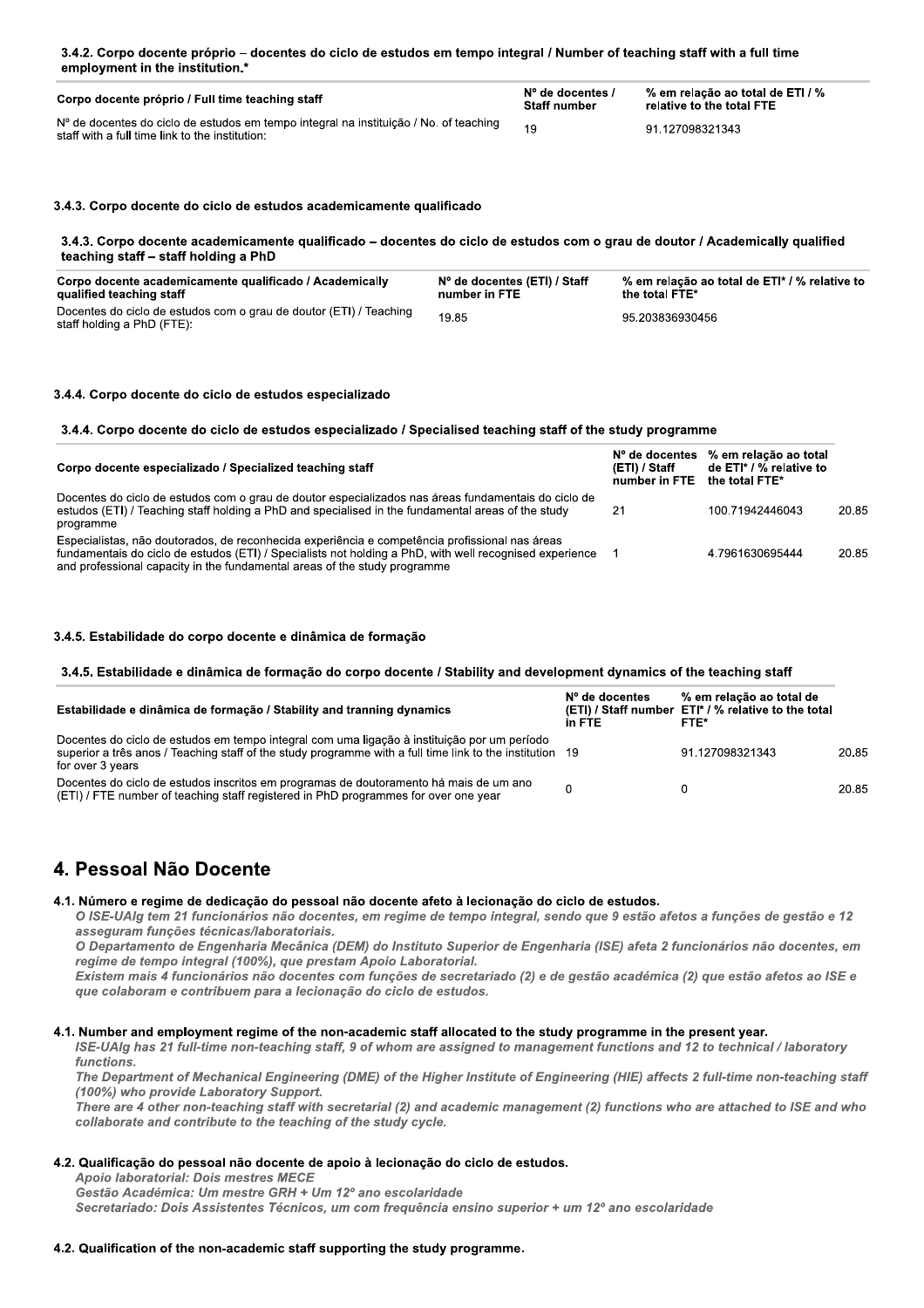# 5. Estudantes

# 5.1. Estudantes inscritos no ciclo de estudos no ano letivo em curso

#### 5.1.1. Estudantes inscritos no ciclo de estudos no ano letivo em curso

#### 5.1.1. Total de estudantes inscritos.

22

# 5.1.2. Caracterização por género

#### 5.1.1. Caracterização por género / Characterisation by gender

| Género / Gender   | %        |
|-------------------|----------|
| Masculino / Male  | ົດ<br>__ |
| Feminino / Female | 78       |

### 5.1.3. Estudantes inscritos por ano curricular.

#### 5.1.3. Estudantes inscritos por ano curricular / Students enrolled in each curricular year

| Ano Curricular / Curricular Year | N° de estudantes / Number of students |
|----------------------------------|---------------------------------------|
| 1º ano curricular do 2º ciclo    | q                                     |
| 2º ano curricular do 2º ciclo    | 13                                    |
|                                  | 22                                    |

### 5.2. Procura do ciclo de estudos.

#### 5.2. Procura do ciclo de estudos / Study programme's demand

|                                                                                          | Penúltimo ano / One before the<br>last year | year | Último ano/ Last Ano corrente / Current<br>vear |
|------------------------------------------------------------------------------------------|---------------------------------------------|------|-------------------------------------------------|
| $No$ de vagas / No. of vacancies                                                         | 25                                          | 25   | 25                                              |
| N.º de candidatos / No. of candidates                                                    | 9                                           | 15   | 16                                              |
| N.º de colocados / No. of accepted candidates                                            | 8                                           | 14   | 14                                              |
| $No$ de inscritos 1 <sup>o</sup> ano 1 <sup>a</sup> yez / No. of first time enrolled     | 5                                           |      |                                                 |
| Nota de candidatura do último colocado / Entrance mark of the last<br>accepted candidate | 0                                           |      |                                                 |
| Nota média de entrada / Average entrance mark                                            |                                             |      |                                                 |

# 5.3. Eventual informação adicional sobre a caracterização dos estudantes

#### 5.3. Eventual informação adicional sobre a caracterização dos estudantes.

Os estudantes que têm frequentado o curso são maioritariamente trabalhadores, com formações de 1º ciclo diversas (engenharias de diferentes ramos, enfermagem, sociologia, ciências da educação, etc.). O curso apresenta elevadas percentagens de alunos estrangeiros (Brasil, Moçambique, Cabo Verde, Russia, Ucrânia, etc.).

#### 5.3. Eventual additional information characterising the students.

The students who have attended the course are mostly workers, with diverse 1st cycle training (engineering from different branches, nursing, sociology, educational sciences, etc.). The course has high percentages of foreign students (Brazil, Mozambique, Cape Verde, Russia, Ukraine, etc.).

# 6. Resultados

# 6.1. Resultados Académicos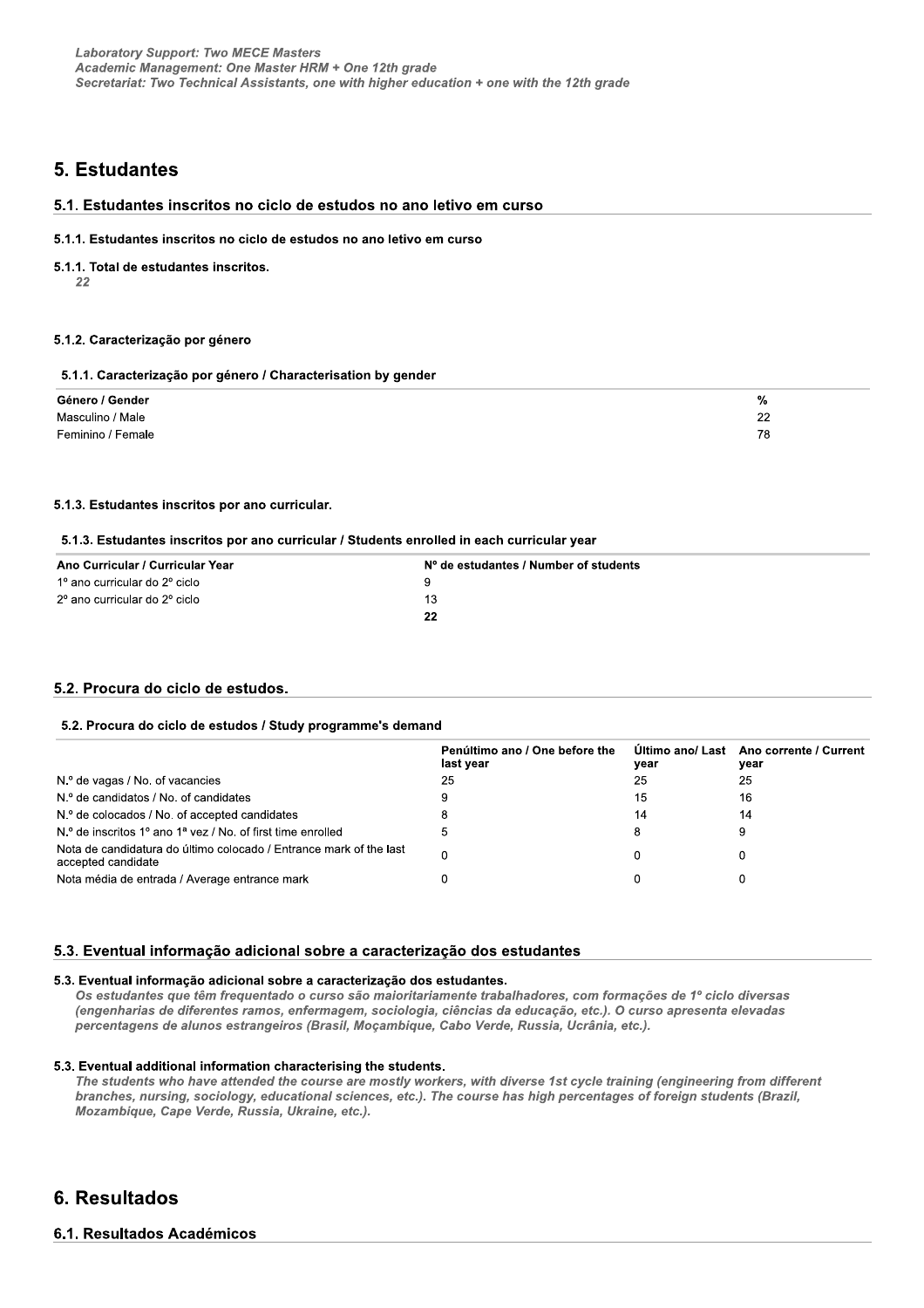#### 6.1.1. Eficiência formativa.

#### 6.1.1. Eficiência formativa / Graduation efficiency

|                                                                                  | Antepenúltimo ano / Two before<br>the last year | Penúltimo ano / One before the Ultimo ano / Last<br>last vear | year |
|----------------------------------------------------------------------------------|-------------------------------------------------|---------------------------------------------------------------|------|
| N.º graduados / No. of graduates                                                 |                                                 |                                                               |      |
| N.º graduados em N anos / No. of graduates in N years*                           |                                                 |                                                               |      |
| $N^{\circ}$ graduados em N+1 anos / No. of graduates in N+1 years 0              |                                                 |                                                               |      |
| $No$ graduados em N+2 anos / No. of graduates in N+2 years $0$                   |                                                 |                                                               |      |
| N.º graduados em mais de N+2 anos / No. of graduates in<br>more than $N+2$ years |                                                 |                                                               |      |

#### Pergunta 6.1.2. a 6.1.3.

6.1.2. Apresentar relação de teses defendidas nos três últimos anos, indicando, para cada uma, o título, o ano de conclusão e o resultado final (exclusivamente para cursos de doutoramento).

 $NA$ 

6.1.2. List of defended theses over the last three years, indicating the title, year of completion and the final result (only for PhD programmes).

**NA** 

6.1.3. Comparação do sucesso escolar nas diferentes áreas científicas do ciclo de estudos e respetivas unidades curriculares.

Globalmente, o sucesso escolar tem sido atingido, nas quatro áreas científicas do curso (Matemática, Direito, Psicologia e Segurança e Higiene no Trabalho), pelo que não existem comparações específicas a estabelecer. Sobre este aspeto é de referir que o Sistema Integrado de Monitorização do Ensino e Aprendizagem (SIMEA), implementado no

sejo da UAIg, sinaliza as Unidades Curriculares (UC) do curso que apresentem taxas de sucesso inferiores a 67%, situação que apenas ocorreu na UC de Estatística e Fiabilidade Aplicada à Segurança no Trabalho (EFAST), da área cientifica de Matemática, na ultima edição do curso (3ª ed.), a qual originou a definição de medidas de melhoria que estão a ser implementadas no corrente ano letivo (4ª edição do curso).

#### 6.1.3. Comparison of the academic success in the different scientific areas of the study programme and the respective curricular **units**

Overall, academic success has been achieved in the four scientific areas of the course (Mathematics, Law, Psychology and Safety and Hygiene at Work), so there are no specific comparisons to be made.

In this respect, it should be noted that the Teaching and Learning Monitoring Integrated System (TLMIS), implemented within the UAlg, signals the course's Curricular Units (CU) that present success rates below 67%, a situation that only occurred in the Statistics and Applied Reliability for Safety at Work curricular unit (SARSW), from the scientific area of Mathematics, in the last edition of the course (3rd ed.), which led to the definition of improvement measures that are being implemented in the current school year (4th edition of the course).

### 6.1.4. Empregabilidade.

6.1.4.1. Dados sobre desemprego dos diplomados do ciclo de estudos (estatísticas da DGEEC ou estatísticas e estudos próprios, com indicação do ano e fonte de informação).

Os diplomados estão inseridos no mercado de trabalho (empregabilidade 100%), na área formação realizada. Para manter/potenciar a empregabilidade dos diplomados, a UAIg implementou medidas de apoio: Prog. Mentoria; UAIg Careers Fair; UAIg Careers Week; seminários/outras ações. Os estudantes têm acesso a Portal de Emprego

(http://emprego.ualg.pt/procurar-trabalho-emprego/canal/4171/canal destacado/0) onde se encontram disponíveis ofertas de emprego, algumas exclusivas estudantes da UAIg. No ano letivo são desenvolvidas iniciativas de capacitação dos estudantes para a inserção no mercado de trabalho (ex.: Marketing Pessoal; Job Party; Como preparar um CV que faz a diferença?; Missão 1º emprego, Start & Up, especial empreendedorismo; Desenvolvimento de Soft Skills, etc.). Complementarmente, de forma a promover a empregabilidade, a Direção do Mestrado incentiva à realização de projetos e dissertações aplicáveis aos contextos de trabalho e promove o contacto com instituições e empresas

#### 6.1.4.1. Data on the unemployment of study programme graduates (statistics from the Ministry or own statistics and studies, indicating the year and the data source).

The graduates are all inserted in the job market (100% employability), in the area of training provided. To maintain and enhance the employability of graduates, UAIg implemented support measures: Mentoring Program; UAIg Careers Fair: UAIq Careers Week: seminars/other actions. Students have access to an Employment Portal (http://employment.ualg.pt/search-employment-work/channel/4171/channel highlighted/0) where job offers are available, some of which are exclusive to UAIg students.

Throughout the academic year, student training initiatives are developed for labor market insertion (e.g., Personal Marketing; Job Party; How to prepare a CV that makes a difference?; Mission 1st job, Start & Up, special entrepreneurship) Soft Skills development, etc.). In addition, in order to promote employability, the Master's Direction encourages the implementation of projects and dissertations apply to work contexts and promotes contact with institutions and companies.

### 6.1.4.2. Reflexão sobre os dados de empregabilidade.

O mercado de trabalho carece de técnicos especializados na área de Segurança e Saúde Ocupacionais devido às novas exigências de desenvolvimento empresarial, regulamentares e, também, à transversalidade de setores de atividade recrutantes destes profissionais (abrangência universal). A oferta formativa nessa área e o nº de técnicos qualificados disponíveis - com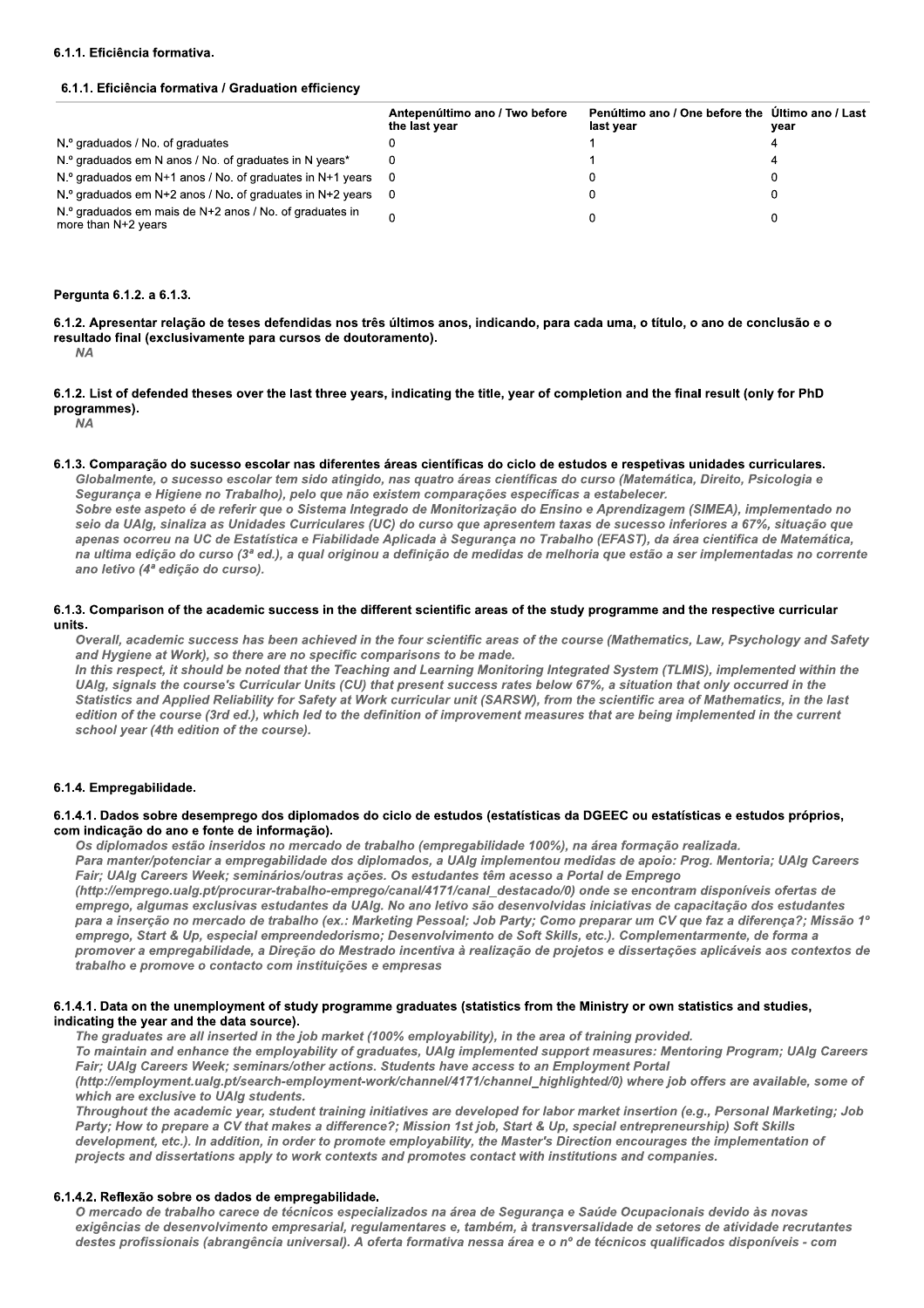certificação de nível 7 - é bastante reduzida, nos planos regional e nacional, o que permite justificar o grau de empregabilidade (100%) dos diplomados do curso, bem como perspetivar uma boa taxa de empregbilidade nos anos vindouros.

#### 6.1.4.2. Reflection on the employability data.

The labor market lacks specialized Occupational Health and Safety Technicians due to new business development requirements, regulations and, also, to the transversality of recruitment sectors of these professionals (universal coverage). The offer of training in this area and the number of qualified technicians available - with level 7 certification - is very low, at the regional and national levels, which justifies the degree of employability (100%) of the graduates of the course, as well as the prospect of a good employability rate in the years to come.

### 6.2. Resultados das atividades científicas, tecnológicas e artísticas.

#### 6.2.1. Centro(s) de investigação, na área do ciclo de estudos, em que os docentes desenvolvem a sua atividade científica

6.2.1. Centro(s) de investigação, na área do ciclo de estudos, em que os docentes desenvolvem a sua actividade científica / Research Centre(s) in the area of the study programme, where the teachers develop their scientific activities

| Centro de<br>Investigação /<br><b>Research Centre</b> | Classificação<br>(FCT) / Mark<br>(FCT) | IES <sub>/</sub><br><b>Institution</b> | N.º de docentes do ciclo de estudos<br>integrados/ No. of integrated study<br>programme's teachers | Observações / Observations                                                                                                      |
|-------------------------------------------------------|----------------------------------------|----------------------------------------|----------------------------------------------------------------------------------------------------|---------------------------------------------------------------------------------------------------------------------------------|
| <b>CIMA</b>                                           | Muito Bom                              | Univ.<br>Algarve                       | 2                                                                                                  | Prof. Doutor António Oliveira e Sousa Prof. Doutora<br>Cláudia Sequeira                                                         |
| <b>CIEPQPF</b>                                        | NA                                     | Univ.<br>Coimbra                       |                                                                                                    | Prof. Doutora Adriana Cavaco                                                                                                    |
| <b>CLUL</b>                                           | <b>NA</b>                              | Univ.<br>Lisboa                        | $\overline{2}$                                                                                     | Prof. Doutora Ana Catarina Correia Prof. Doutora Susana<br>Rodrigues                                                            |
| CIP                                                   | <b>Bom</b>                             | Univ.<br>Autónoma                      | 4                                                                                                  | Prof. Doutora Gabriela Gonçalves Prof. Doutora Cátia<br>Sousa Prof. Doutora Joana Santos Prof. Doutor Jean-<br>Christophe Giger |
| <b>CEDS</b>                                           | <b>NA</b>                              | Univ.<br>Algarve                       |                                                                                                    | Prof. Doutor Ezequiel Pinto                                                                                                     |
| CinTurs                                               | Muito Bom                              | Univ.<br>Algarve                       | $\overline{2}$                                                                                     | Prof. Doutor João Vidal Prof. Doutor João Viseu                                                                                 |
| MeditBio                                              | <b>Bom</b>                             | Univ.<br>Algarve                       | 3                                                                                                  | Prof. Doutora Margarida Vieira Prof. Doutora Patrícia<br>Nunes Prof. Doutor Jorge Pereira                                       |
| <b>INESC-ID</b>                                       | <b>NA</b>                              | IST-<br>Lisboa                         |                                                                                                    | Prof. Doutor Jorge Semião                                                                                                       |
| <b>ISISE</b>                                          | <b>NA</b>                              | Univ.<br>Coimbra                       |                                                                                                    | Prof. Doutor Miquel Oliveira                                                                                                    |
| <b>CERIS</b>                                          | <b>NA</b>                              | IST-<br>Lisboa                         |                                                                                                    | Prof. Doutor Rui Costa                                                                                                          |
| <b>CEPAC</b>                                          | <b>NA</b>                              | Univ.<br>Algarve                       |                                                                                                    | Prof. Doutor Rui Costa                                                                                                          |
| <b>CIS</b>                                            | <b>NA</b>                              | <b>ISCTE-</b><br>Lisboa                |                                                                                                    | Prof. Doutora Sílvia Alves                                                                                                      |
|                                                       |                                        |                                        |                                                                                                    |                                                                                                                                 |

#### Pergunta 6.2.2. a 6.2.5.

6.2.2. Mapa-resumo de publicações científicas do corpo docente do ciclo de estudos em revistas internacionais com revisão por pares, livros ou capítulos de livros, ou trabalhos de produção artística, relevantes para o ciclo de estudos.

http://www.a3es.pt/si/iportal.php/cv/scientific-publication/formId/9ca0499a-87f2-3ff8-18ab-5db6cfcac97d

6.2.3. Mapa-resumo de outras publicações relevantes, designadamente de natureza pedagógica:

http://www.a3es.pt/si/iportal.php/cv/other-scientific-publication/formld/9ca0499a-87f2-3ff8-18ab-5db6cfcac97d

6.2.4. Atividades de desenvolvimento tecnológico e artístico, prestação de serviços à comunidade e formação avançada na(s) área(s) científica(s) fundamental(ais) do ciclo de estudos, e seu contributo real para o desenvolvimento nacional, regional e local, a cultura científica e a ação cultural, desportiva e artística.

Algumas aulas e seminários incluídos no curso são abertos à comunidade em geral ou a segmentos mais específicos, por exemplo, aos profissionais da área e aos parceiros de Instituições que colaboram na formação de alunos deste curso, nomeadamente, facultando visitas de estudo e informação atual e relevante de mercado.

A Direção de curso organiza seminários ou outros eventos científicos que constituem uma oportunidade para que sejam disseminados os resultados da atividade científica realizada pelos participantes - docentes e alunos - do curso de mestrado, junto dos mais significativos agentes da comunidade.

.<br>Paralelamente, os trabalhos finais de curso (projetos e dissertações) são desenvolvidos em parceria com empresas e organismos externos, focando-se na investigação e resolução de problemas concretos identificados e promovendo o desenvolvimento tecnológico e científico na comunidade, numa perspetiva de transferência de conhecimento e contributo para a melhoria de desempenho, em contexto real de trabalho.

#### 6.2.4. Technological and artistic development activities, services to the community and advanced training in the fundamental scientific area(s) of the study programme, and their real contribution to the national, regional or local development, the scientific culture and the cultural, sports or artistic activity.

Some classes and seminars included in the course are open to the community in general or more specific segments, for example, to professionals and partners of institutions that collaborate in the training of students in this course, including study visits and providing current and relevant market information.

The course direction organizes seminars and other scientific events that constitute an opportunity for them to be disseminated the results of scientific activity carried out by the participants – teachers and students of the master course, among the most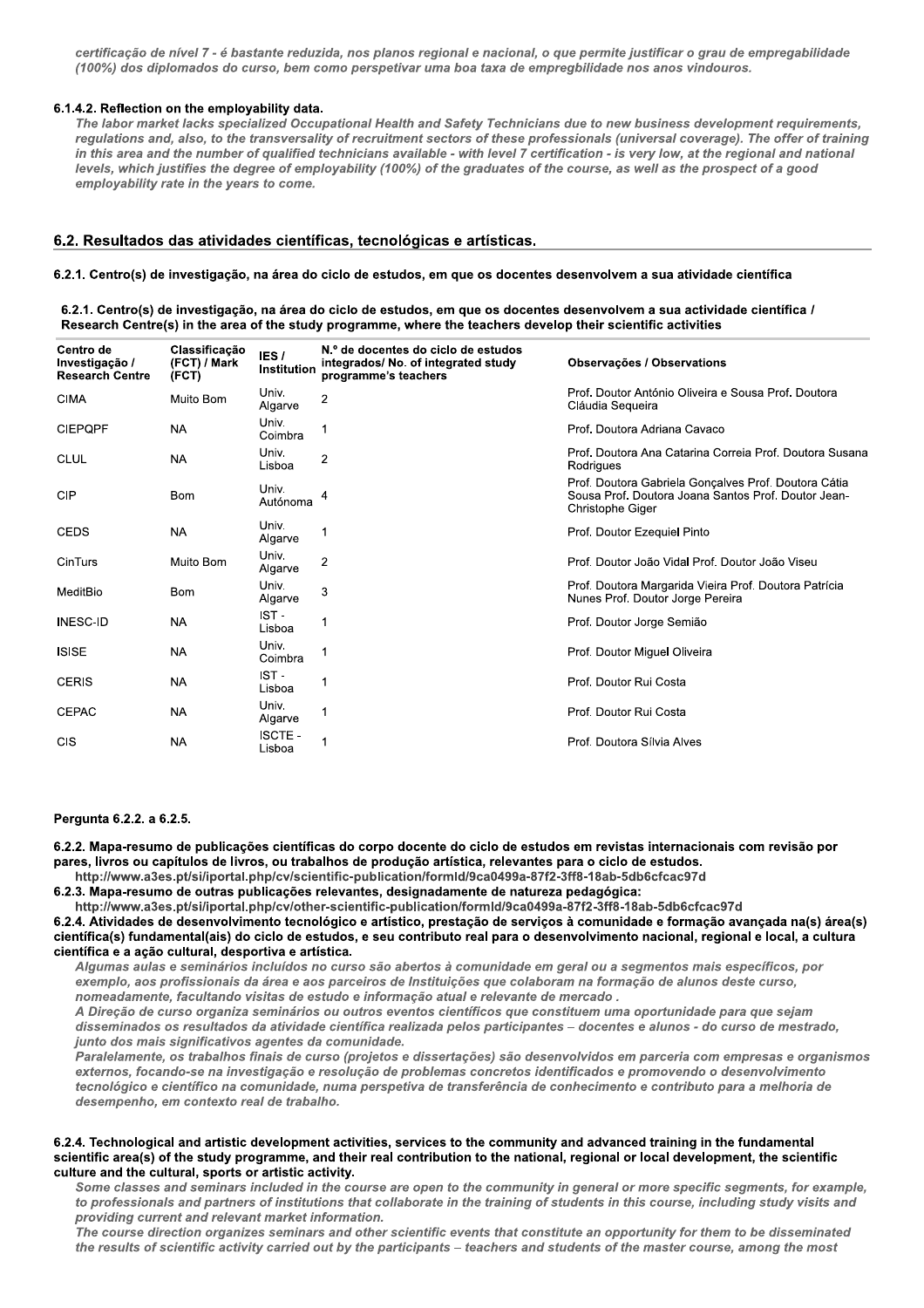significant agents of the community.

At the same time, the final course works (projects and dissertations) are developed in partnership with companies and external entities, focusing on the investigation and resolution of identified concrete problems and promoting the technological and scientific development in the community, in a perspective of knowledge transfer and contribution to performance improvement in real work context.

#### 6.2.5. Integração das atividades científicas, tecnológicas e artísticas em proietos e/ou parcerias nacionais e internacionais, incluindo, quando aplicável, indicação dos principais projetos financiados e do volume de financiamento envolvido.

Os docentes do curso participam em projetos de investigação (financiados e não financiados) com parceiros nacionais e internacionais. Neste contexto é de destacar o projeto em curso no âmbito dos preditores do desempenho de segurança na perspetiva dos fatores humanos. Este projeto tem sido desenvolvido em parceria com entidades externas (ex. Empresa Águas do .<br>Algarve) com estudos já publicados em revistas internacionais indexadas na scopus. Em termos de financiamento, há a destacar o projeto "Riscos psicossociais dos cuidadores informais e incidentes associados à atividade de cuidador" (PCOM 2019/N.º1253 de 18062019), integrado no "CENIE - Centro Internacional sobre o Envelhecimento", no âmbito do Programa de Cooperação Interreg V A Espanha - Portugal (POCTEP) 2014-2020 (CIE: 0348 CIE 6 E).

#### 6.2.5. Integration of scientific, technologic and artistic activities in projects and/or partnerships, national or international, including, when applicable, the main projects with external funding and the corresponding funding values.

The course's teachers participate in research projects (funded and unfunded) with national and international partners. In this context, it is worth highlighting the ongoing project within the framework of predictors of safety performance from the perspective of human factors. This project has been developed in partnership with external entities (eg Águas do Algarve Company) with studies already published in international journals indexed in scopus. In terms of financing, we highlight the project "Psychosocial risks of informal caregivers and incidents associated with caregiver activity" (PCOM 2019 / No.1253 of 18062019), integrated in the "CENIE - International Center on Aging", under the Interreg VA Spain - Portugal Cooperation Program (POCTEP)) 2014-2020 (CIE: 0348\_CIE\_6\_E).

## 6.3. Nível de internacionalização.

#### 6.3.1. Mobilidade de estudantes e docentes

#### 6.3.1. Mobilidade de estudantes e docentes / Mobility of students and teaching staff

|                                                                                                                                          | %          |
|------------------------------------------------------------------------------------------------------------------------------------------|------------|
| Alunos estrangeiros matriculados no ciclo de estudos / Foreign students enrolled in the study programme                                  | 47         |
| Alunos em programas internacionais de mobilidade (in) / Students in international mobility programmes (in)                               | $^{\circ}$ |
| Alunos em programas internacionais de mobilidade (out) / Students in international mobility programmes (out)                             | $^{\circ}$ |
| Docentes estrangeiros, incluindo docentes em mobilidade (in) / Foreign teaching staff, including those in mobility (in)                  | 0.         |
| Mobilidade de docentes na área científica do ciclo de estudos (out) / Teaching staff mobility in the scientific area of the study (out). | 0.         |

## 6.3.2. Participação em redes internacionais com relevância para o ciclo de estudos (redes de excelência, redes Erasmus).

#### 6.3.2. Participação em redes internacionais com relevância para o ciclo de estudos (redes de excelência, redes Erasmus).

O curso em causa é de 2º ciclo e maioritariamente frequentado por estudantes trabalhadores cuja mobilidade internacional é limitada face às suas realidades profissionais e familiares.

A frequência de alunos 'erasmus' (income) é maioritariamente de origem espanhola, através de escolha de UC 'avulsas' do MSST para integrarem os seus planos de estudos base.

#### 6.3.2. Participation in international networks relevant for the study programme (excellence networks, Erasmus networks, etc.).

The study programme is of the 2nd cycle and mostly attended by working students whose international mobility is limited due to their professional and family realities.

The attendance of 'Erasmus' students (income) is mostly of Spanish origin, by choosing MSST 'single' CUs to integrate their core curricula.

### 6.4. Eventual informação adicional sobre resultados.

#### 6.4. Eventual informação adicional sobre resultados.

Os alunos da 1ª edição que concluíram o ciclo de estudos em n anos, representam mais de 50%, o que fica aquém do desejado. Estes resultados devem-se ao facto dos alunos serem maioritariamente trabalhadores e com responsabilidades familiares, o que limita a disponibilidade para a concretização atempada (n) do ciclo de estudos (projeto ou dissertação). Quanto à 2ª edição, estão em curso as entregas e propostas de júris/admissão a provas públicas, pelo que não existem resultados disponíveis para análise.

#### 6.4. Eventual additional information on results.

The students of the 1st edition who completed the cycle of studies in n years, represent more than 50%, below desired value. These results are due to the fact that the students are mostly workers and with family responsibilities, which limits the availability for the timely completion (n) of the study cycle (project or dissertation).

As for the 2nd edition, the delivery and proposals of juries / admission to public examination are ongoing, so there are no results available for analysis.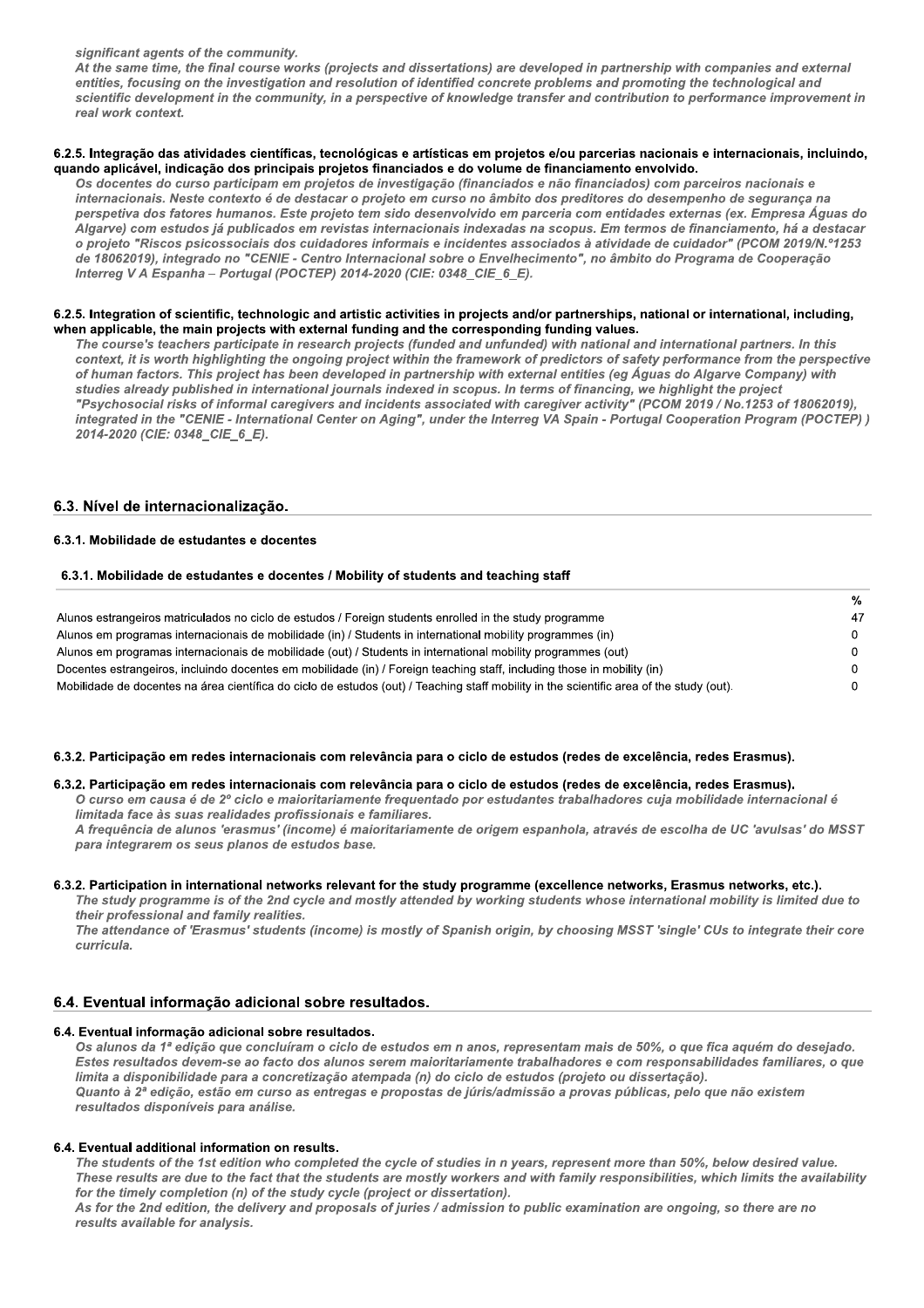# 7. Organização interna e mecanismos de garantia da qualidade

# 7.1 Existe um sistema interno de garantia da qualidade certificado pela A3ES

7.1. Existe um sistema interno de garantia da qualidade certificado pela A3ES (S/N)?

Se a resposta for afirmativa, a Instituição tem apenas que preencher os itens 7.1.1 e 7.1.2, ficando dispensada de preencher as secções 7.2.

Se a resposta for negativa, a Instituição tem que preencher a secção 7.2, podendo ainda, se o desejar, proceder ao preenchimento facultativo dos itens 7.1.1 e/ou 7.1.2.

Sim

7.1.1. Hiperligação ao Manual da Qualidade.

https://www.ualg.pt/pt/content/documentos-7

7.1.2. Anexar ficheiro PDF com o último relatório de autoavaliação do ciclo de estudos elaborado no âmbito do sistema interno de garantia da qualidade (PDF, máx. 500kB).

7.1.2. 2018-19S2RelatorioAnualdeCurso.pdf

### 7.2 Garantia da Qualidade

7.2.1. Mecanismos de garantia da qualidade dos ciclos de estudos e das atividades desenvolvidas pelos Serviços ou estruturas de apoio aos processos de ensino e aprendizagem, designadamente quanto aos procedimentos destinados à recolha de informação (incluindo os resultados dos inquéritos aos estudantes e os resultados da monitorização do sucesso escolar), ao acompanhamento e avaliação periódica dos ciclos de estudos, à discussão e utilização dos resultados dessas avaliações na definição de medidas de melhoria e ao acompanhamento da implementação dessas medidas.

<sem resposta>

7.2.1. Mechanisms for quality assurance of the study programmes and the activities promoted by the services or structures supporting the teaching and learning processes, namely regarding the procedures for information collection (including the results of student surveys and the results of academic success monitoring), the monitoring and periodic assessment of the study programmes, the discussion and use of the results of these assessments to define improvement measures, and the monitoring of their implementation.

<no answer>

7.2.2. Indicação da(s) estrutura(s) e do cargo da(s) pessoa(s) responsável(eis) pela implementação dos mecanismos de garantia da qualidade dos ciclos de estudos.

<sem resposta>

7.2.2. Structure(s) and job role of person(s) responsible for implementing the quality assurance mechanisms of the study programmes.

<no answer>

7.2.3. Procedimentos de avaliação do desempenho do pessoal docente e medidas conducentes à sua permanente atualização e desenvolvimento profissional.

<sem resposta>

7.2.3. Procedures for the assessment of teaching staff performance and measures for their continuous updating and professional development.

<no answer>

7.2.3.1. Hiperligação facultativa ao Regulamento de Avaliação de Desempenho do Pessoal Docente.

<sem resposta>

7.2.4. Procedimentos de avaliação do pessoal não-docente e medidas conducentes à sua permanente atualização e desenvolvimento profissional.

<sem resposta>

7.2.4. Procedures for the assessment of non-academic staff performance and measures for their continuous updating and professional development.

<no answer>

- 7.2.5. Forma de prestação de informação pública sobre o ciclo de estudos. <sem resposta>
- 7.2.5. Means of providing public information on the study programme.  $200 \text{ answers}$
- 7.2.6. Outras vias de avaliação/acreditação nos últimos 5 anos. <sem resposta>
- 7.2.6. Other assessment/accreditation activities over the last 5 years. <no answer>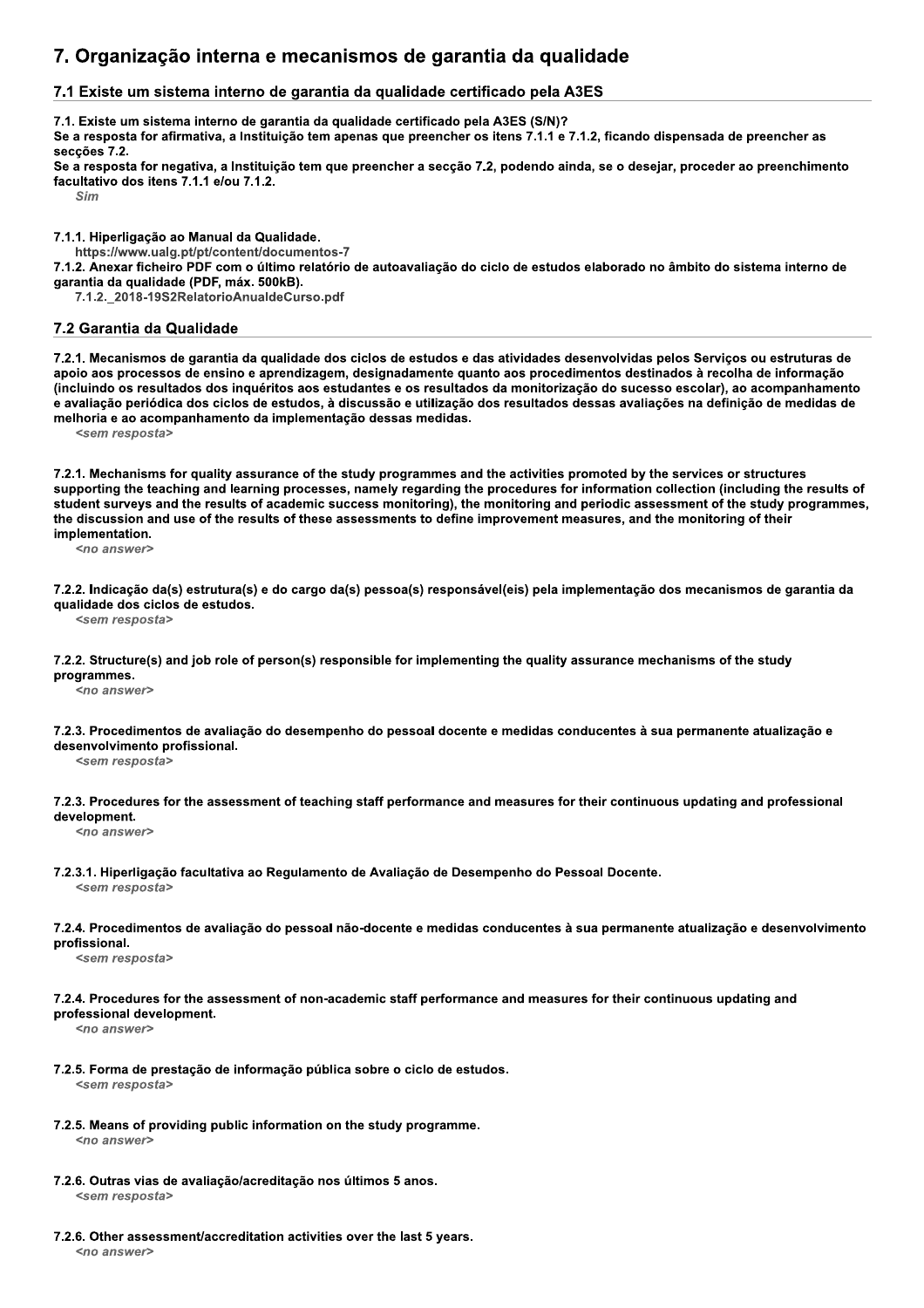# 8. Análise SWOT do ciclo de estudos e proposta de ações de melhoria

# 8.1 Análise SWOT global do ciclo de estudos

#### 8.1.1. Pontos fortes

Como principais pontos fortes, identificam-se os seguintes:

- O curso enquadra-se numa das missões centrais da UAIg: a promoção do desenvolvimento regional e oferta de serviços à comunidade.

- Parceria entre três Unidades Orgânicas da UAIg (ISE, FCHS, ESS) aproveita as sinergias inerentes à integração articulada e

complementar das suas distintas valências e experiências, na oferta de um ciclo de estudos necessariamente multidisciplinar. - Existência de recursos materiais em quantidade e qualidade suficiente à implementação do ciclo de estudos, numa localização e ambiente atrativos.

- O corpo docente possui experiência pedagógica e técnico-científica e apresenta uma composição de 100% de doutores e especialistas, o que se considera positivo face à restrita bolsa de quadros e docentes com formação avançada (3° ciclo) na área da Segurança e Saúde Ocupacionais, no plano nacional.

- Relação de proximidade na relação alunos - docentes que potencia a dinâmica de ensino-aprendizagem, bem como com as empresas da região.

- A conclusão do curso permite o acesso ao "Título Profissional" de nível 7, certificação emitida pela Autoridade para as Condições de Trabalho (ACT), o que se considera relevante e diferenciador da maioria das restantes ofertas formativas disponibilizadas no mercado.

### 8.1.1. Strengths

Key strengths include the following:

- The course fits into one of UAIg's core missions: promoting regional development and providing services to the community. - Partnership between three UAIg Organic Units (ISE, FCHS, ESS) takes advantage of the synergies inherent in the articulated and complementary integration of their different valences and experiences in offering a necessarily multidisciplinary study cycle. - Existence of material resources in sufficient quantity and quality for the implementation of the study cycle, in an attractive location and environment.

- The teachers (100% PhD or specialists) have pedagogical and technical-scientific experience, which is considered positive in view of the restricted human resources scholarship with advanced training (3rd cycle) in the area of Occupational Safety and Health, at the national level.

- Close relationship in the interaction between students - teachers that enhances the dynamics of teaching and learning, as well as in the relationship with regional companies.

- Completion of the course allows access to the "Professional Title"- level 7 certification issued by the Working Conditions Authority (ACT), which is considered relevant and differentiating from most other training offers available on the market.

### 8.1.2. Pontos fracos

- Apesar da totalidade do número de docentes que participam no MSST serem doutores/especialistas na área científica em que lecionam, a garantia de cumprimento dos rácios considerados desejáveis (restrito sensus) no que concerne ao nº de docentes doutores ou especialistas na CNAEF 862, para qualquer oferta formativa nacional desta área de conhecimento é inviável (constrangimento geral e não apenas relativo ao curso em análise). A bolsa nacional de doutores/especialistas na área SHT (CNAEF 862) é muito reduzida, face a esta ser uma área de conhecimento emergente e inovadora, em termos de investigação e desenvolvimento técnico-científico. Como evidência deste aspeto, veja-se que no único programa doutoral em Segurança e Saúde Ocupacionais (DemSSO) disponibilizado em Portugal, promovido pela Universidade do Porto (UP), existem apenas 30 doutores formados (desde o seu inicio, no ano de 2010, até à presente data), conforme informação disponível em: https://sigarra.up.pt/feup/pt/teses.lista teses?

pv num pag=3&p record set size=10&p curso=639&p lang=0&p ord campo=D DEFESA TESE&p ordem=DESC&p tipo lista=C , acedido às 13h03m de 2019/11/11.

- Nível de internacionalização dos docentes é pouco significativo

- A percentagem de alunos da 1ª edição que concluíram o ciclo de estudos em 'n' anos, representam mais de 50% mas que se considera abaixo dos resultados desejados. Quanto à 2ª edição, estão em curso as entregas e propostas de júris/admissão a provas públicas, pelo que não existem resultados disponíveis para análise.

- A produção científica dos docentes na área do curso - se bem que tenha vindo a ser consistentemente incrementada durante o período em consideração - ainda não permite a consolidação de uma linha de investigação sustentada para o ciclo de estudos.

#### 8.1.2. Weaknesses

- Although the total number of professors participating in the MSST are doctors / specialists in the scientific area in which they teach, the guarantee of compliance with the ratios considered desirable (restricted sensus) regarding the number of professors or specialists in CNAEF 862, to any national training offer in this area of knowledge is not viable (general embarrassment and not just about the course under review). The national scholarship for doctors / specialists in the field of SHT (CNAEF 862) is very small, as this is an emerging and innovative area of knowledge in terms of research and technical-scientific development. As evidence of this, it can be seen that in the only doctoral program in Occupational Safety and Health (DemSSO) available in Portugal, promoted by the University of Porto (UP), there are only 30 PhDs trained (from its inception (2010) to the present), as available at: https://sigarra.up.pt/feup/pt/teses.lista\_teses?

py num pag=3&p record set size=10&p curso=639&p lang=0&p ord campo=D DEFESA TESE&p ordem=DESC&p tipo lista=C , accessed at 1:03 pm on 2019/11/11.

- Level of internationalization of teachers is not significant.

- The percentage of students (1st edition) who have completed the study cycle in "n" years represents more than 50% but is considered below the desired results. As for the 2nd edition, the delivery and proposals of juries / admission to public examination are ongoing, so there are no results available for analysis.

- The scientific output of teachers in the course area - although it has been consistently increased over the period under consideration - still does not allow the consolidation of a sustained line of research for the study cycle.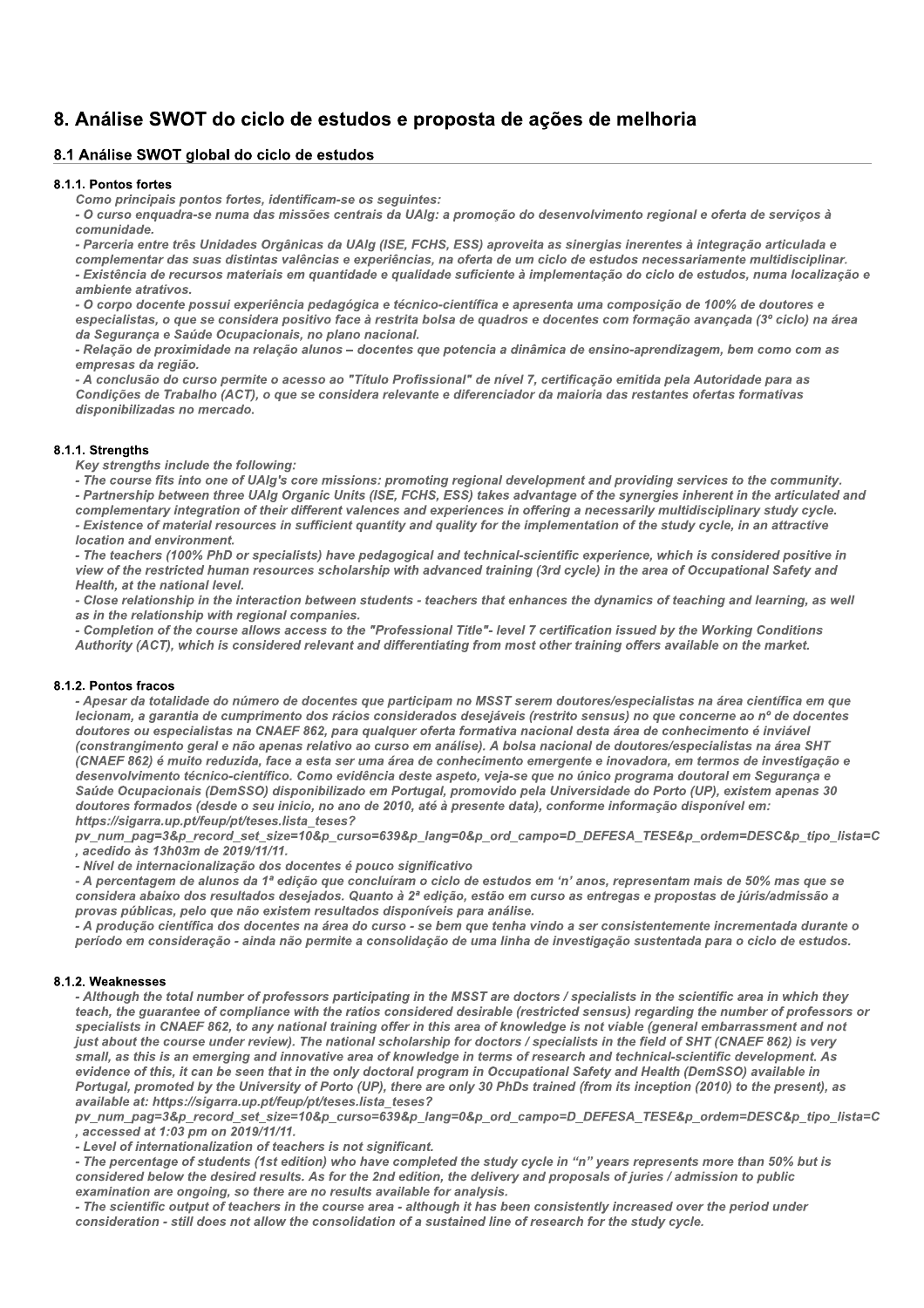#### 8.1.3. Oportunidades

Amplo mercado de recrutamento de candidatos (plano nacional), face à transversalidade e abrangência de formações académicas de 1º ciclo elegíveis.

Condições de internacionalização do ciclo de estudos face à relevância, interesse e atualidade da temática do curso, especialmente em países de língua portuguesa (ex: Brasil, Angola, Moçambique, Cabo Verde, S. Tomé e Príncipe, Guiné). Inexistência, na região, de oferta de programas de formação concorrentes que conduzam à obtenção do grau académico de Mestre em SST.

Ciclo de estudos de elevada aplicabilidade prática, face às novas tendências e exigências/regulamentações do mercado de trabalho, onde se verifica insuficiência de recursos humanos detentores de formação avançada (2° e 3° ciclos), fatores potenciadores da procura de candidatos e da consolidação de novas linhas de investigação e desenvolvimento.

- Relação de proximidade com as empresas e entidades regionais potencia a interrelação na partilha e transferência de conhecimento, o que se reflete no acesso dos estudantes ao tecido empresarial para realização de projetos/dissertações e na realização de seminários/palestras proferidas por oradores externos.

#### 8.1.3. Opportunities

- Large candidate recruitment market (national plan), due to the transversality and scope of eligible 1st cycle academic training. - Conditions of internationalization of the study cycle in view of the relevance, interest and timeliness of the course theme, especially in Portuguese-speaking countries (eg Brazil, Angola, Mozambique, Cape Verde, S. Tomé and Príncipe, Guinea). Lack of competing training programs in the region leading to the attainment of a Master's degree in OSH.

- Study cycle of high practical applicability, given the new trends and demands / regulations of the labor market, where there is insufficient human resources with advanced training (2nd and 3rd cycles), factors enhancing the demand for candidates and the consolidation of new lines of research and development.

- Close relationship with companies and regional entities enhances the interrelationship in the sharing and transfer of knowledge, which is reflected in the students' access to the business community to carry out projects / dissertations and in the holding of seminars / lectures given by external speakers.

### 8.1.4. Constrangimentos

- As atuais restrições financeiras nacionais retardam o desejável investimento na aquisição de equipamento laboratorial ou para treino específico, dificuldade que tem sido ultrapassada através da utilização de equipamentos/parque de treinos de entidades externas baseados em protocolos de colaboração estabelecidos com a UAIg. (Ex: parque de treino de combate a incêndios nas Corporações de Bombeiros da região ou colaboração da empresa Keos na cedência de equipamentos para monitorização e aquisição de dados).

- Compatibilização da formação académica (cargas horárias, conteúdos programáticos, estrutura e organização do curso) com os requisitos para a obtenção de certificação para o exercício da atividade profissional ("Título Profissional - nível 7"), na medida em que esta depende de uma entidade externa (Autoridade para as Condições de Trabalho - ACT).

- Localização periférica da UAIg e contexto socioeconómico que restringe o número potencial de candidatos à frequência de ciclos de formação pós-licenciatura.

### 8.1.4. Threats

- Current national financial constraints delay the desirable investment in the purchase of laboratory equipment or for specific training, a difficulty that has been overcome through the use of external entity equipment / training facilities based on collaboration protocols established with UAIg. (Ex: fire-fighting training park in the local Fire Department or collaboration of Keos company in providing equipment for monitoring and data acquisition).

- Compatibility of academic training (workloads, syllabus, structure and organization of the course) with the requirements to obtain certification for professional activity ("Professional Title - level 7"), as it depends on an external entity (Authority for **Working Conditions - ACT).** 

Peripheral location of UAIg and socio-economic context that restricts the potential number of candidates to attend post-graduate training cycles.

### 8.2. Proposta de ações de melhoria

#### 8.2. Proposta de ações de melhoria

#### 8.2.1. Ação de melhoria

Alguns dos pontos fracos identificados decorrem do contexto macroeconómico nacional e da politica das Instituições de Ensino Superior quanto à oferta de programas de formação avançada na área (de notar que, no plano nacional, apenas existe um programa doutoral em Segurança e Saúde Ocupacionais (SSO), promovido pela Universidade do Porto). Nessa perspetiva, as medidas de melhoria a implementar estão totalmente dependentes de politicas nacionais e de decisões estratégicas externas. Em conseguência, são apresentadas apenas as medidas de melhoria (suas prioridades e indicadores de implementação) a estabelecer ao nível de Direcção e funcionamento do curso.

Ponto fraco:

O nível de internacionalização dos docentes é pouco significativo Ações de melhoria: Aumento do nível de internacionalização através da candidatura a programas de mobilidade internacional.

#### 8.2.1. Improvement measure

Some weaknesses identified stem from the national macroeconomic context and the Higher Education Institutions policy on the promotion of advanced training programs in the area (at the national level, note that there is only one PhD program in Safety and Occupational Health (OHS), promoted by the University of Porto). In this perspective, improvements are totally dependent on national policies and external strategic decisions.

Thus, only the improvement measures (their priorities and implementation indicators) to be established at the course directors and operation level are described.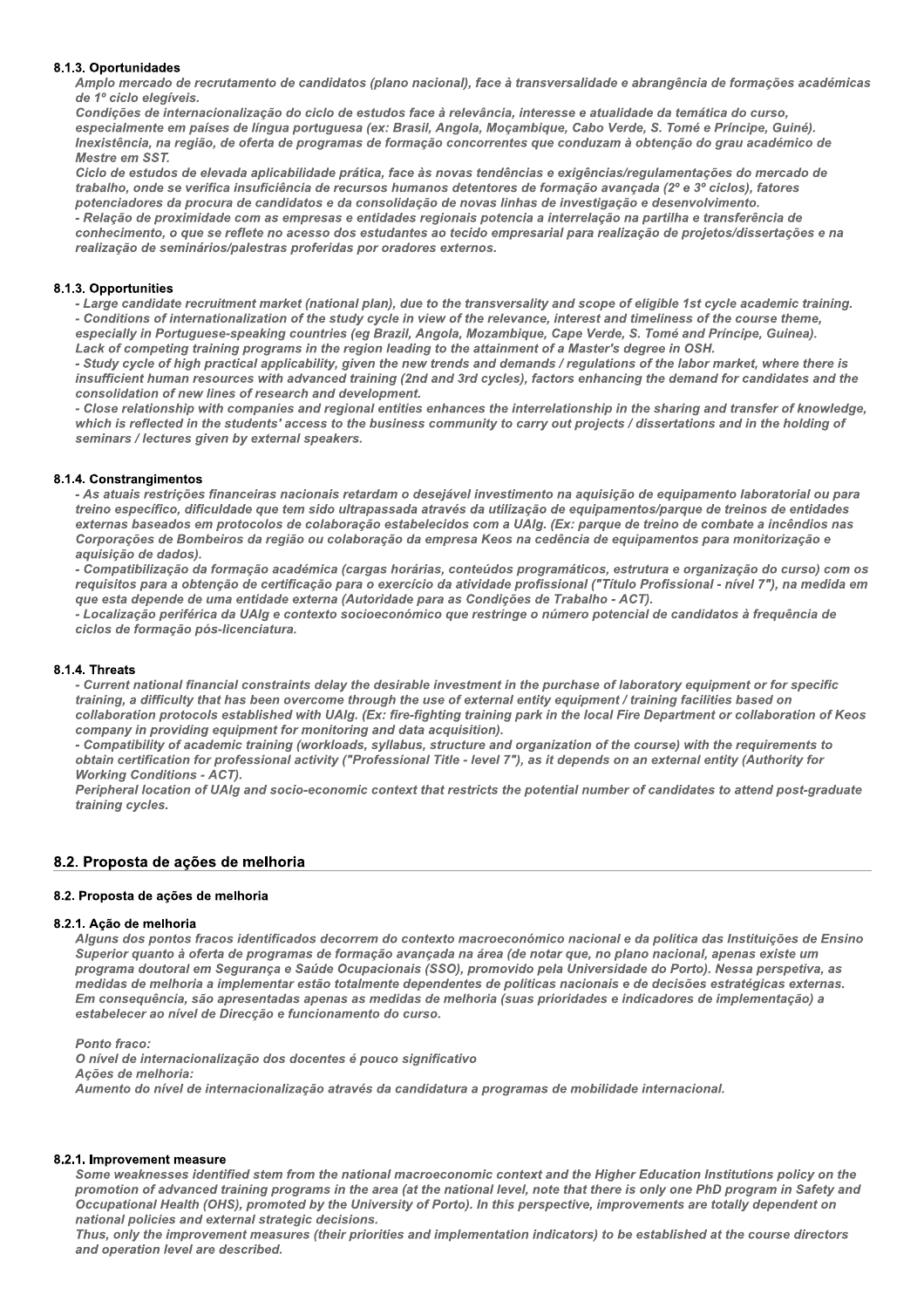**Weak point:** The level of internationalization of teachers is not significant **Improvement Actions:** Increased level of internationalization by applying for international mobility programs.

#### 8.2.2. Prioridade (alta, média, baixa) e tempo de implementação da medida

Prioridade alta para dois anos de implementação.

#### 8.2.2. Priority (high, medium, low) and implementation time.

High priority for two years of implementation.

#### 8.1.3. Indicadores de implementação

N.º de candidaturas de docentes a mobilidade internacional, nomeadamente através do programa Erasmus.

#### 8.1.3. Implementation indicator(s)

Number of teacher applications for international mobility, notably through the Erasmus program.

#### 8.2. Proposta de ações de melhoria

#### 8.2.1. Ação de melhoria

Ponto fraco:

A eficiência formativa no que respeita à conclusão do 2º ano de mestrado poderá ser otimizada.

Acões de melhoria:

Atualmente, no final do 1º semestre do 2º ano, os alunos apresentam o plano de projeto ou de dissertação com base numa apresentação prévia de temas por parte dos orientadores (docentes do mestrado). O trabalho é realizado durante o 2º semestre. A fim de aumentar a motivação e eficácia da realização do 2ºano, pretende-se:

a) alterar para o final do 2º semestre do 1º ano a apresentação de temas e a elaboração do plano,

b) promover junto dos possíveis orientadores a disponibilidade para integração dos alunos em projetos de investigação já em curso.

c) desenvolver nos alunos uma perceção adequada da importância do 2°ano para a concretização do grau de mestre e para a importância das competências adquiridas para o exercício da profissão;

d) intensificar a apresentação aos alunos de trabalhos de fim de curso por parte dos antigos alunos.

#### 8.2.1. Improvement measure

**Weakness:** 

Training efficiency in completing the 2nd year of masters may be optimized. **Improvement Actions:** 

Currently, at the end of the 1st semester of the 2nd year, students present the project or dissertation plan based on a previous presentation of topics by the mentors (master's teachers). The work is done during the 2nd semester. In order to increase the motivation and effectiveness of the 2nd year, it is intended:

a) change to the end of the second semester of the first year the presentation of themes and the elaboration of the plan;

b) promote with the possible supervisors the availability to integrate students in research projects already underway;

c) develop in students a proper perception of the importance of the 2nd year for the achievement of the master's degree and the importance of the skills acquired for the professional development;

d) intensify the presentation to students of end-of-course work by former students.

#### 8.2.2. Prioridade (alta, média, baixa) e tempo de implementação da medida

Uma vez que esta medida já decorre mas de forma esporádica, pretende-se intensificar no presente ano letivo, a prioridade é considerada alta e a sua implementação prevê-se em 1 ano.

#### 8.2.2. Priority (high, medium, low) and implementation time.

Since this measure is already taking place but sporadically, it is intended to intensify it. The priority is considered high and its implementation is expected in 1 year.

### 8.1.3. Indicadores de implementação

Apresentação de três trabalhos por ano, do mínimo.

#### 8.1.3. Implementation indicator(s)

Submission of three project/dissertation per year, minimum.

#### 8.2. Proposta de ações de melhoria

### 8.2.1. Ação de melhoria

Ponto fraco:

A investigação e a publicação científica na área específica do ciclo de estudos precisam de ser melhoradas

Ações de melhoria:

- Incentivar a investigação e a publicação científica na área específica do ciclo de estudos

- Promover a organização dos docentes em equipas de projetos de investigação na área do ciclo de estudos

- Promover parcerias de investigação com profissionais externos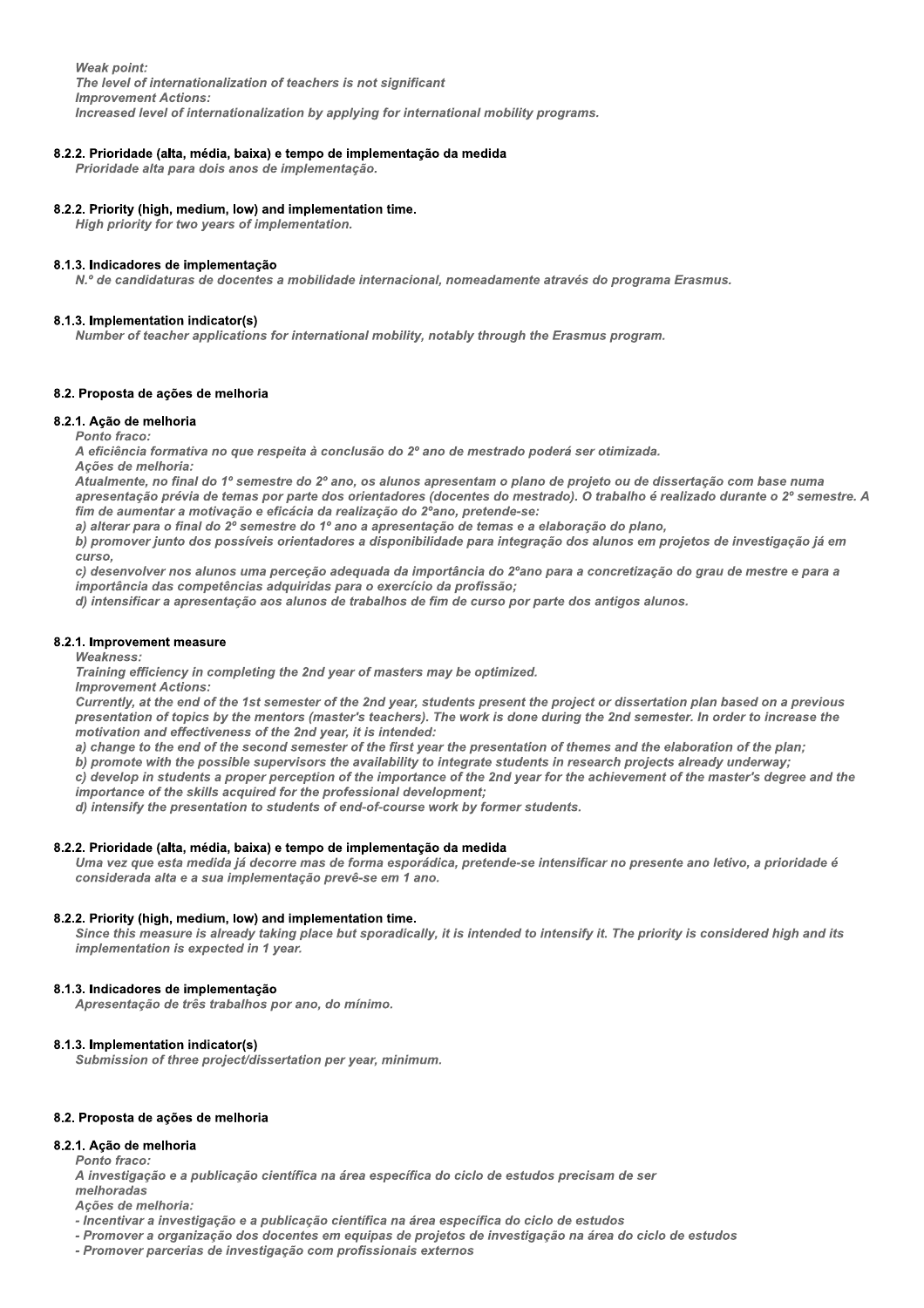- Promover a integração em Unidades ID dos docentes que ainda não estão integrados;

- Desde a primeira edição que os alunos têm participado em projetos de investigação de docentes resultando em comunicações e artigos em coautoria, considera-se que esta ação pode ser intensificada.

#### 8.2.1. Improvement measure

#### **Weakness**

Research and scientific publication in the specific area of the study cycle need to be Improvement Actions:

- Encourage research and scientific publication in the specific area of the study cycle.
- Promote the organization of teachers in research project teams in the study cycle area
- Promote research partnerships with external professionals
- Promote the integration in ID Units of teachers who are not yet integrated;

- Since the first edition that students have participated in teacher research projects resulting in co-authored papers and articles, it is considered that this action can be intensified.

#### 8.2.2. Prioridade (alta, média, baixa) e tempo de implementação da medida

Uma vez que esta medida começou a ser posta em prática, mas trata-se de um esforço a desenvolver ao longo dos vários anos, pelo que a prioridade é considerada alta e a esperam-se resultados nos próximos 3 anos.

#### 8.2.2. Priority (high, medium, low) and implementation time.

As this measure has started to be implemented and is an effort to be made over several years, the priority is considered high and results are expected over the next 3 years.

#### 8.1.3. Indicadores de implementação

- N.º de artigos publicados em revistas indexadas na Scopus (ou similar) e participação em conferências e congressos. - N.º de eventos de apresentação de teses, projetos e estágios no âmbito do mestrado, ao longo do ano letivo, com a participação dos antigos alunos.

#### 8.1.3. Implementation indicator(s)

- Number of articles published in journals indexed in Scopus (or similar) and participation in conferences and congresses. - Number of dissertation and project presentation events under the master's program, during the academic year, with the participation of the former students.

# 9. Proposta de reestruturação curricular (facultativo)

#### 9.1. Alterações à estrutura curricular

- 9.1. Síntese das alterações pretendidas e respectiva fundamentação <sem resposta>
- 9.1. Synthesis of the proposed changes and justification. <no answer>

#### 9.2. Nova estrutura curricular pretendida (apenas os percursos em que são propostas alterações)

#### 9.2. Nova Estrutura Curricular

- 9.2.1. Ramo, opção, perfil, maior/menor ou outra (se aplicável): <sem resposta>
- 9.2.1. Branch, option, profile, major/minor or other (if applicable).  $\langle$ no answer $\rangle$

#### 9.2.2. Áreas científicas e créditos necessários à obtenção do grau / Scientific areas and number of credits to award the degree

| Area Científica / Scientific | Siala / | <b>ECTS Obrigatórios / Mandatory</b> | <b>ECTS Optativos / Optional</b> | Observações /       |
|------------------------------|---------|--------------------------------------|----------------------------------|---------------------|
| Area                         | Acronvm | <b>ECTS</b>                          | <b>ECTS*</b>                     | <b>Observations</b> |
| (0 Items)                    |         |                                      |                                  |                     |

<sem resposta>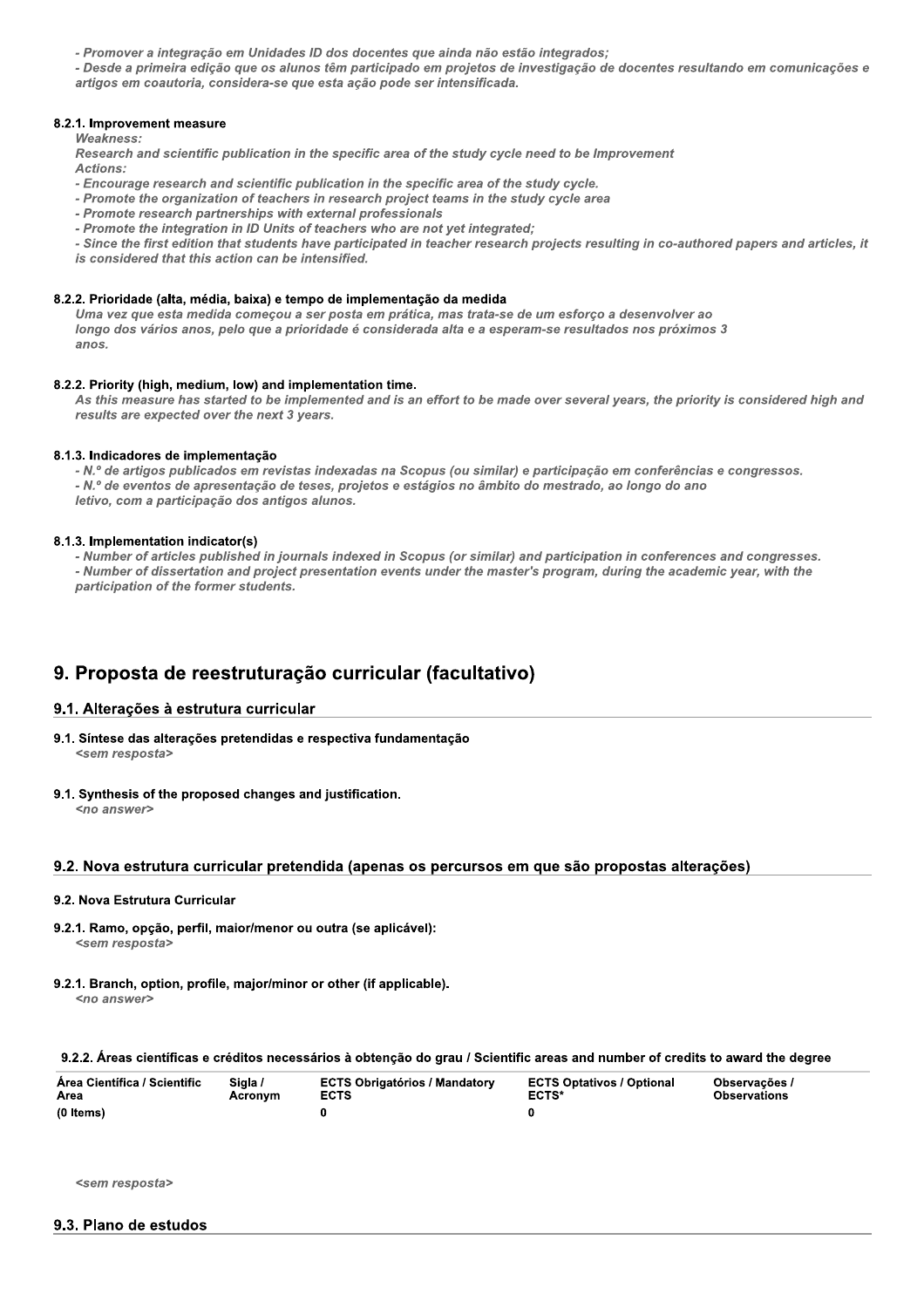#### 9.3. Plano de estudos

- 9.3.1. Ramo, variante, área de especialização do mestrado ou especialidade do doutoramento (se aplicável): <sem resposta>
- 9.3.1. Branch, option, specialization area of the master or speciality of the PhD (if applicable):

<no answer>

#### 9.3.2. Ano/semestre/trimestre curricular:

<sem resposta>

#### 9.3.2. Curricular year/semester/trimester:

<no answer>

#### 9.3.3 Plano de estudos / Study plan

| Unidades Curriculares / | Area Científica /          | Duracão /    | Horas Trabalho /  | Horas Contacto /         | ECTS <sup>Observações /</sup><br>Observations (5) |
|-------------------------|----------------------------|--------------|-------------------|--------------------------|---------------------------------------------------|
| <b>Curricular Units</b> | <b>Scientific Area (1)</b> | Duration (2) | Working Hours (3) | <b>Contact Hours (4)</b> |                                                   |
| (0 Items)               |                            |              |                   |                          |                                                   |

<sem resposta>

#### 9.4. Fichas de Unidade Curricular

#### Anexo II

# 9.4.1.1. Designação da unidade curricular:

<sem resposta>

#### 9.4.1.1. Title of curricular unit:

<no answer>

# 9.4.1.2. Sigla da área científica em que se insere:

<sem resposta>

#### 9.4.1.3. Duração:

<sem resposta>

# 9.4.1.4. Horas de trabalho:

<sem resposta>

#### 9.4.1.5. Horas de contacto:

<sem resposta>

#### 9.4.1.6. ECTS:

<sem resposta>

#### 9.4.1.7. Observações:

<sem resposta>

# 9.4.1.7. Observations:

<no answer>

- 9.4.2. Docente responsável e respetiva carga lectiva na unidade curricular (preencher o nome completo): <sem resposta>
- 9.4.3. Outros docentes e respetivas cargas lectivas na unidade curricular: <sem resposta>
- 9.4.4. Objetivos de aprendizagem (conhecimentos, aptidões e competências a desenvolver pelos estudantes): <sem resposta>

#### 9.4.4. Learning outcomes of the curricular unit:

<no answer>